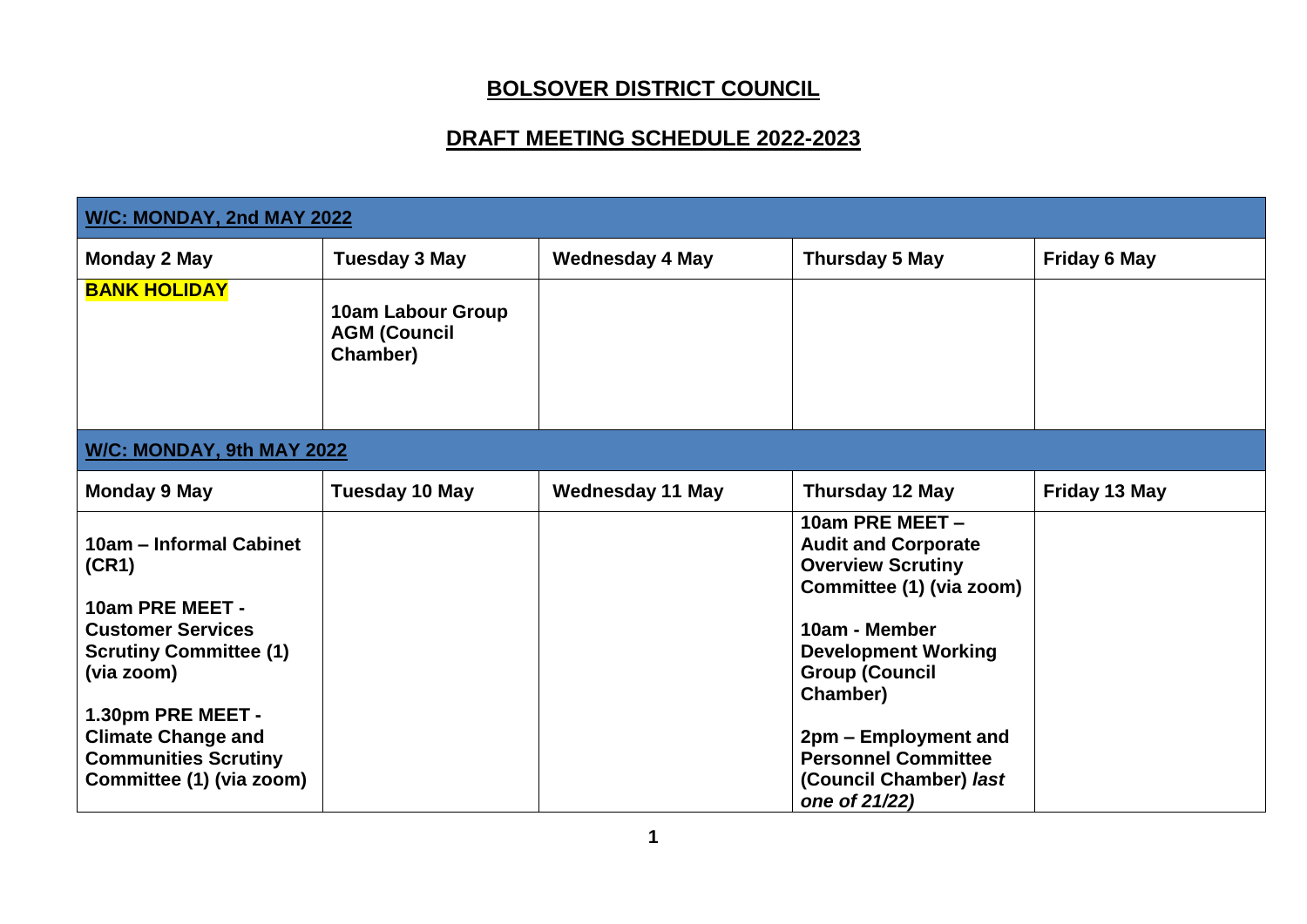| W/C: MONDAY, 16th MAY 2022                                                               |                                                                                                          |                                                                                                                         |                                                                                                                                                       |                                                                                |
|------------------------------------------------------------------------------------------|----------------------------------------------------------------------------------------------------------|-------------------------------------------------------------------------------------------------------------------------|-------------------------------------------------------------------------------------------------------------------------------------------------------|--------------------------------------------------------------------------------|
| Monday 16 May                                                                            | <b>Tuesday 17 May</b>                                                                                    | <b>Wednesday 18 May</b>                                                                                                 | Thursday 19 May<br><b>START OF NEW MUNCIPAL YEAR</b>                                                                                                  | Friday 20 May                                                                  |
| <b>10AM - EXECUTIVE</b><br>(Council Chamber)                                             |                                                                                                          | 10AM - ANNUAL<br><b>COUNCIL (Council</b><br><b>Chamber) followed by</b><br><b>ORDINARY COUNCIL</b><br>(Council Chamber) | $9.30$ am – Executive<br><b>Board AGM (via zoom</b><br>only)<br>2pm - Senior Leadership<br><b>Team (Middle Meeting</b><br><b>Rm, Riverside Depot)</b> |                                                                                |
| W/C: MONDAY, 23rd MAY 2022                                                               |                                                                                                          |                                                                                                                         |                                                                                                                                                       |                                                                                |
| Monday 23 May                                                                            | <b>Tuesday 24 May</b>                                                                                    | <b>Wednesday 25 May</b>                                                                                                 | <b>Thursday 26 May</b>                                                                                                                                | Friday 27 May                                                                  |
| 10am - Customer<br><b>Services Scrutiny</b><br><b>Committee (1) (Council</b><br>Chamber) | 10am - Climate<br><b>Change and</b><br><b>Communities Scrutiny</b><br>Committee (1)<br>(Council Chamber) |                                                                                                                         | 10am - Audit and<br><b>Corporate Overview</b><br><b>Scrutiny Committee (1)</b><br>(ON CURRENT WORK)<br><b>PROGRAMME) (Council</b><br>Chamber)         | 10am PRE MEET -<br><b>Local Growth Scrutiny</b><br>Committee (1) (via<br>zoom) |
| 2pm PRE MEET -<br><b>Executive (1) and Council</b><br>(1)                                |                                                                                                          |                                                                                                                         |                                                                                                                                                       |                                                                                |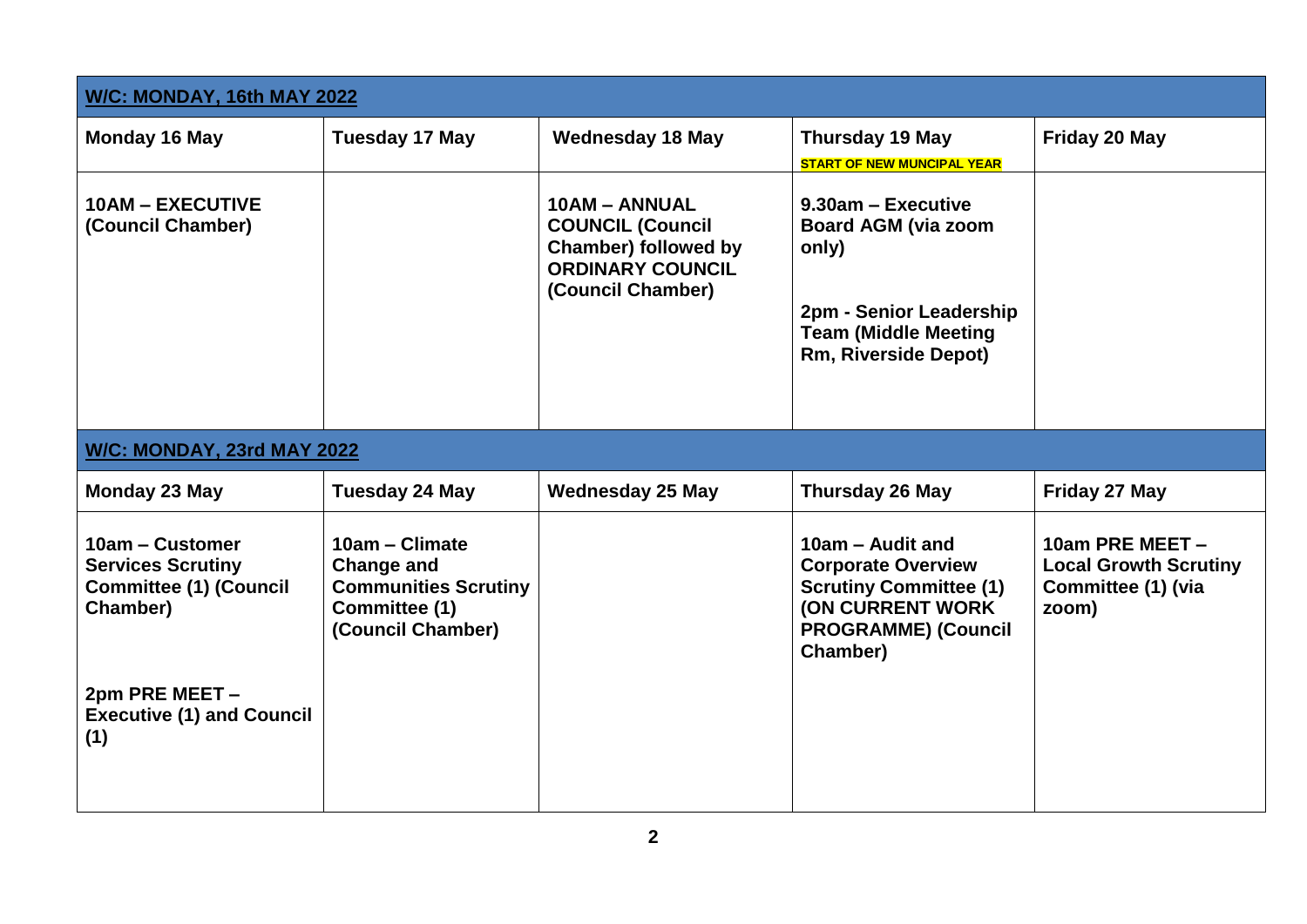| W/C: MONDAY, 30th MAY 2022       |                                          |                                                                                                           |                                                                                                                              |                                                              |
|----------------------------------|------------------------------------------|-----------------------------------------------------------------------------------------------------------|------------------------------------------------------------------------------------------------------------------------------|--------------------------------------------------------------|
| <b>Monday 30 May</b>             | <b>Tuesday 31 May</b>                    | <b>Wednesday 1 June</b>                                                                                   | Thursday 2 June                                                                                                              | <b>Friday 3 June</b>                                         |
|                                  |                                          | 10am - Planning Site<br>Visits (1)<br>2pm - Labour Group<br><b>Executive Meeting</b><br>(Council Chamber) | <b>SPRING BANK HOLIDAY</b>                                                                                                   | <b>PLATINUM JUBILEE</b><br><b>BANK HOLIDAY</b>               |
| W/C: MONDAY, 6th JUNE 2022       |                                          |                                                                                                           |                                                                                                                              |                                                              |
| <b>Monday 6 June</b>             | <b>Tuesday 7 June</b>                    | <b>Wednesday 8 June</b>                                                                                   | Thursday 9 June                                                                                                              | Friday 10 June                                               |
| 10am - Informal Cabinet<br>(CR1) | 10am – Labour Group<br>(Council Chamber) | 10am - Planning<br><b>Committee (1) (Council</b><br>Chamber)                                              | 10am - Licensing and<br><b>Gambling Acts</b><br><b>Committee (1) followed</b><br>by General Licensing<br>Committee (1) (CR1) | <b>Publish List of Key</b><br><b>Decisions (Executive 2)</b> |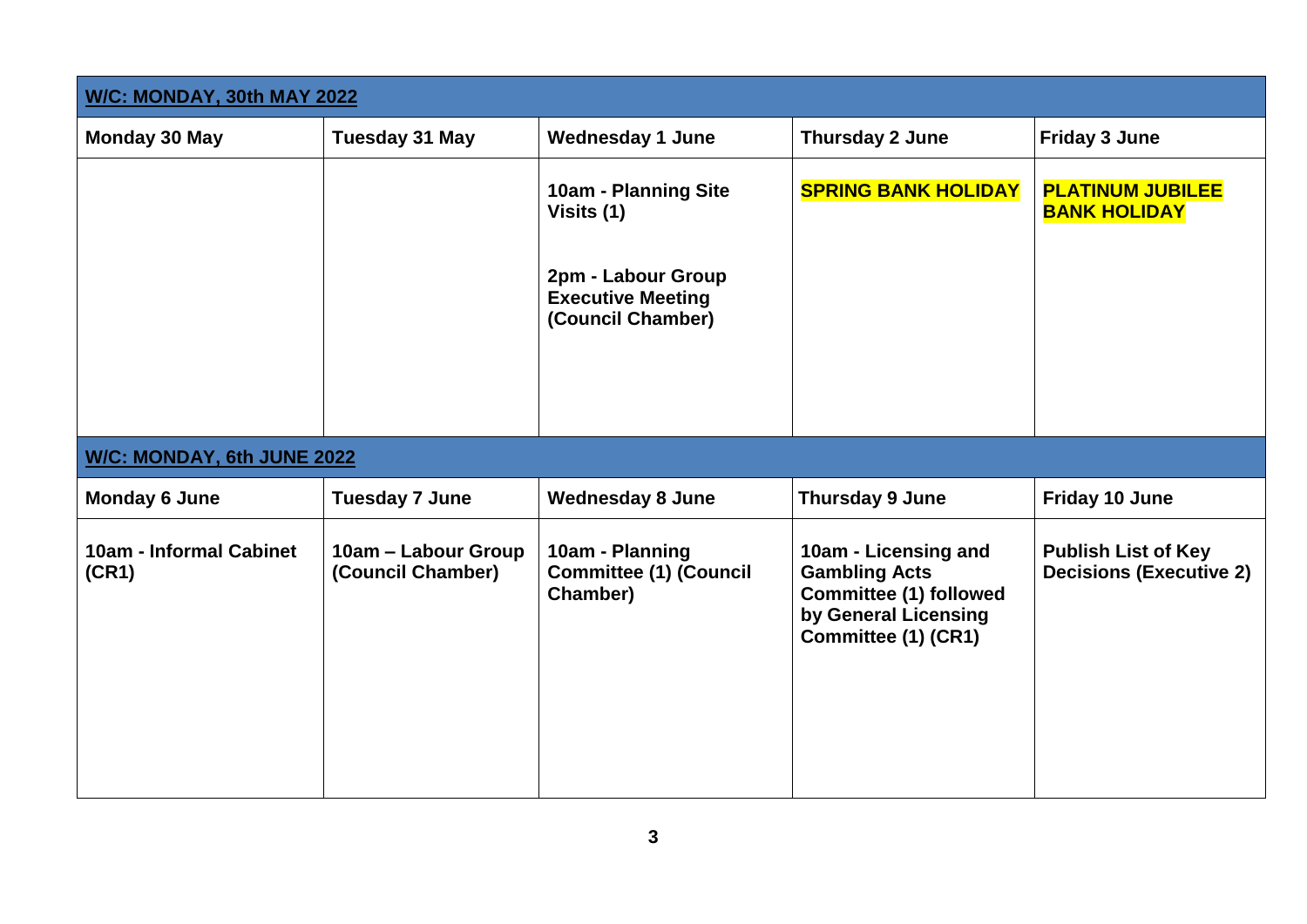| W/C: MONDAY, 13th JUNE 2022                                    |                                                                           |                                         |                                                                                |                |  |
|----------------------------------------------------------------|---------------------------------------------------------------------------|-----------------------------------------|--------------------------------------------------------------------------------|----------------|--|
| Monday 13 June                                                 | <b>Tuesday 14 June</b>                                                    | <b>Wednesday 15 June</b>                | Thursday 16 June                                                               | Friday 17 June |  |
| 10AM - EXECUTIVE (1)<br>(Council Chamber)                      | 10am - Local Growth<br><b>Scrutiny Committee</b><br>(1) (Council Chamber) | 10AM - COUNCIL (1)<br>(Council Chamber) | 2pm - Senior Leadership<br><b>Team (Middle Meeting</b><br>Rm, Riverside Depot) |                |  |
| W/C: MONDAY, 20th JUNE 2022                                    |                                                                           |                                         |                                                                                |                |  |
| Monday 20 June                                                 | Tuesday 21 June                                                           | <b>Wednesday 22 June</b>                | Thursday 23 June                                                               | Friday 24 June |  |
| 1.30pm - Parish Council<br><b>Liaison (Council</b><br>Chamber) |                                                                           | 2pm PRE MEET -<br>Executive (2)         |                                                                                |                |  |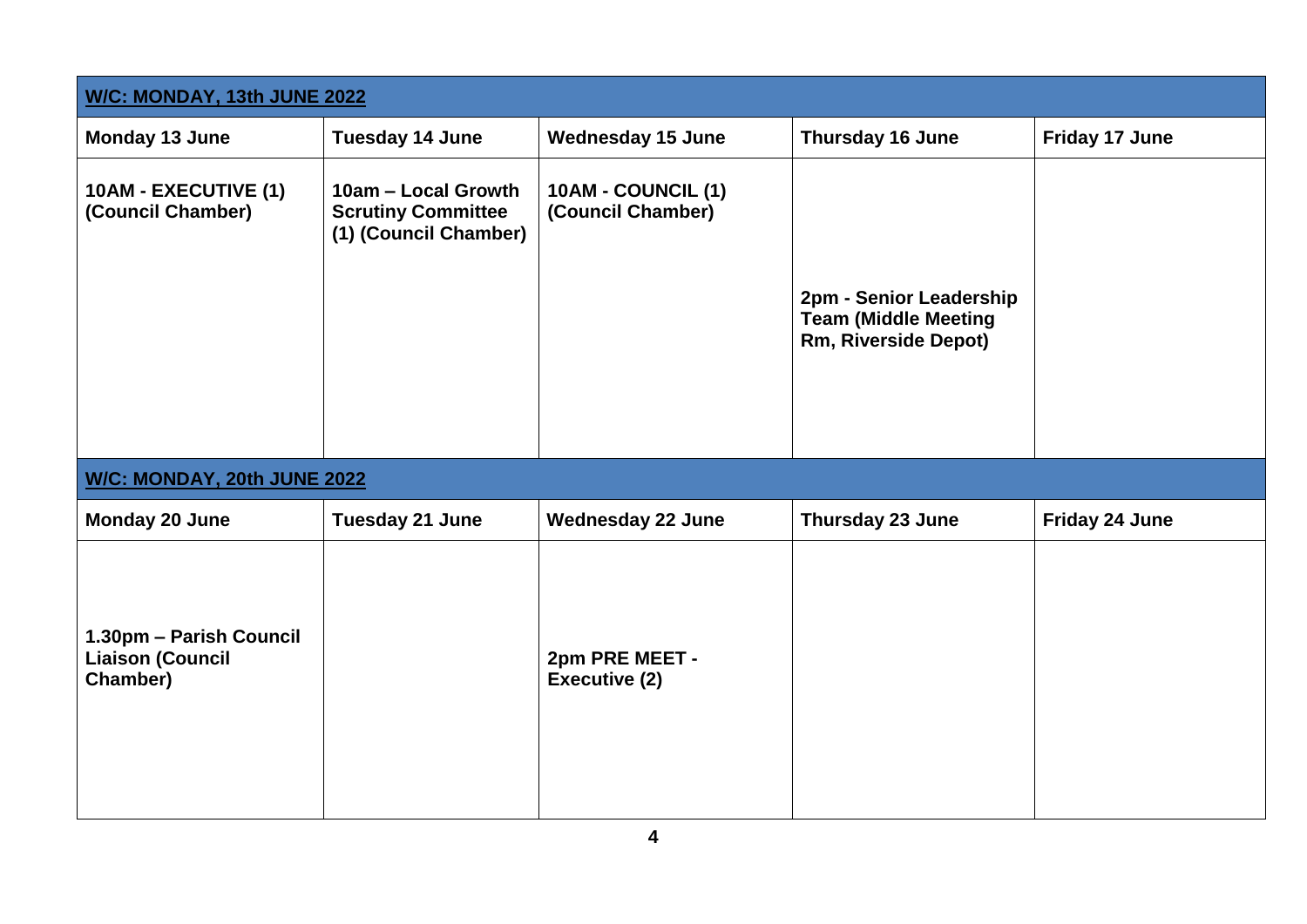| W/C: MONDAY, 27th JUNE 2022                                                                                                           |                                                                                                            |                                                                                       |                                             |                                                              |
|---------------------------------------------------------------------------------------------------------------------------------------|------------------------------------------------------------------------------------------------------------|---------------------------------------------------------------------------------------|---------------------------------------------|--------------------------------------------------------------|
| Monday 27 June                                                                                                                        | <b>Tuesday 28 June</b>                                                                                     | <b>Wednesday 29 June</b>                                                              | <b>Thursday 30 June</b>                     | <b>Friday 1 July</b>                                         |
|                                                                                                                                       | 10am PRE MEET -<br><b>Climate Change and</b><br><b>Communities Scrutiny</b><br>Committee (2) (via<br>zoom) | 10am - Local Plan<br><b>Implementation Advisory</b><br>Group (1) (Council<br>Chamber) |                                             | 10am - Planning Site<br>Visits (2)                           |
| 2pm – Standards<br><b>Committee (1) (Council</b><br>Chamber)                                                                          |                                                                                                            | 2pm – Low Carbon<br><b>Thematic Group (CR1)</b>                                       | 2pm - Senior Leadership<br>Team (CR1)       |                                                              |
| W/C: MONDAY, 4th JULY 2022                                                                                                            |                                                                                                            |                                                                                       |                                             |                                                              |
| <b>Monday 4 July</b>                                                                                                                  | <b>Tuesday 5 July</b>                                                                                      | <b>Wednesday 6 July</b>                                                               | <b>Thursday 7 July</b>                      | <b>Friday 8 July</b>                                         |
| 10am - Informal Cabinet<br>(CR1)<br>10am PRE MEET -<br><b>Customer Services</b><br><b>Scrutiny Committee (2)</b><br>(Council Chamber) | 10am - Labour Group<br>(Council Chamber)                                                                   | 10am - Planning<br><b>Committee (2) (Council</b><br>Chamber)                          | 10am - Licensing Sub<br>Committee (1) (CR1) | <b>Publish List of Key</b><br><b>Decisions (Executive 3)</b> |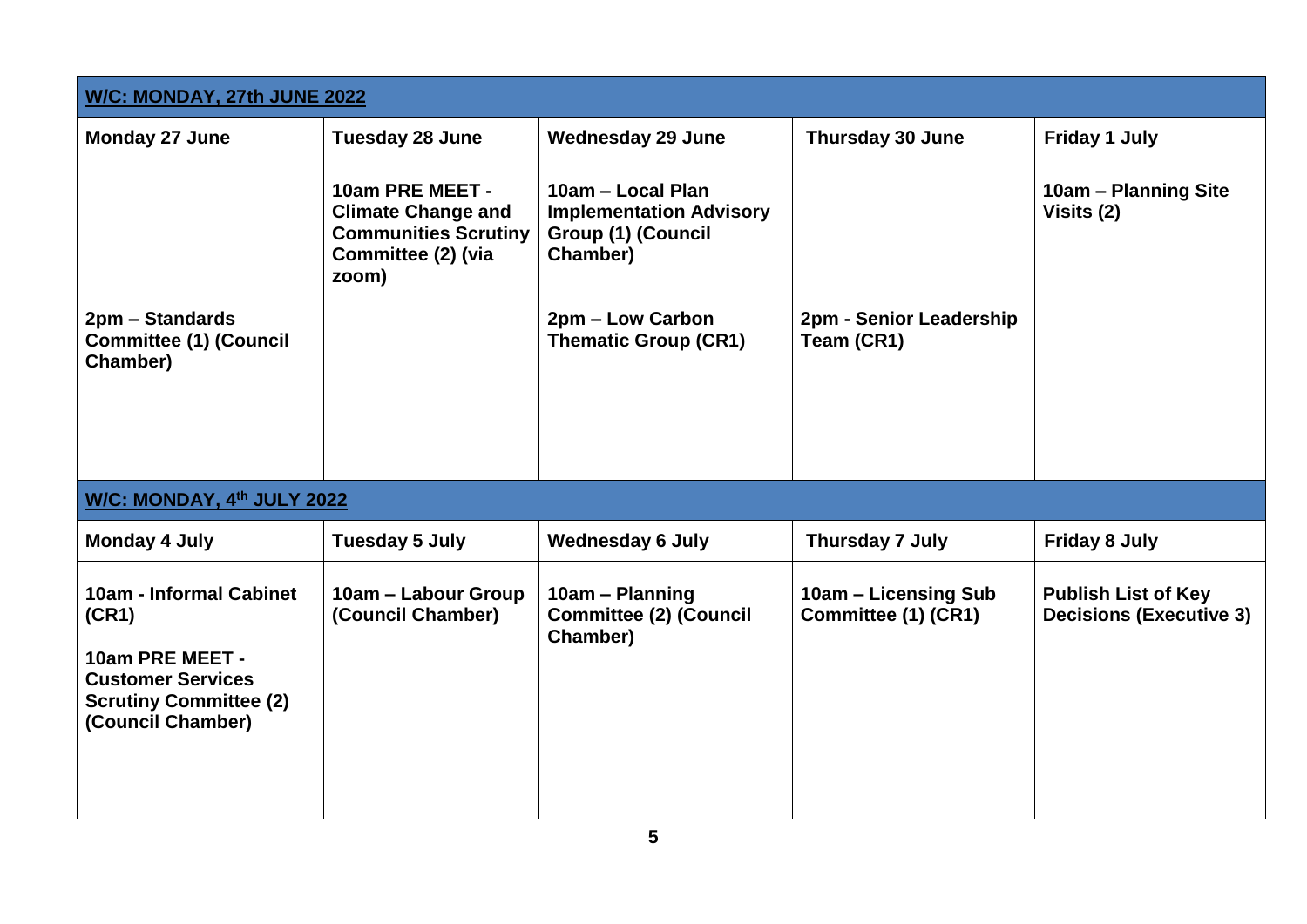| W/C: MONDAY, 11th JULY 2022                                                                                                                  |                                                                                                                                                                                                              |                                                                 |                                                                                                                                                                  |                                                                           |
|----------------------------------------------------------------------------------------------------------------------------------------------|--------------------------------------------------------------------------------------------------------------------------------------------------------------------------------------------------------------|-----------------------------------------------------------------|------------------------------------------------------------------------------------------------------------------------------------------------------------------|---------------------------------------------------------------------------|
| <b>Monday 11 July</b>                                                                                                                        | <b>Tuesday 12 July</b>                                                                                                                                                                                       | <b>Wednesday 13 July</b>                                        | <b>Thursday 14 July</b>                                                                                                                                          | Friday 15 July                                                            |
| 10AM - EXECUTIVE (2)<br>(Council Chamber)<br>1pm - ICT Strategy<br><b>Working Group (CR1)</b><br>2pm – Joint ICT at BDC<br>(Council Chamber) | 10am - Climate Change<br>and Communities<br><b>Scrutiny Committee (2)</b><br>(Council Chamber)<br>1.30pm PRE MEET -<br><b>Audit and Corporate</b><br><b>Overview Scrutiny</b><br>Committee (2) (via<br>zoom) | 2pm – Employment and<br><b>Personnel Committee (1)</b><br>(CR1) | 9.30am - Executive<br><b>Board (Council</b><br><b>Chamber) (Hybrid)</b><br>2pm - Senior Leadership<br><b>Team (Middle Meeting</b><br><b>Rm, Riverside Depot)</b> | 10am PRE MEET - Local<br><b>Growth Scrutiny</b><br>Committee (2) via Zoom |
| W/C: MONDAY, 18th JULY 2022                                                                                                                  |                                                                                                                                                                                                              |                                                                 |                                                                                                                                                                  |                                                                           |
| <b>Monday 18 July</b>                                                                                                                        | <b>Tuesday 19 July</b>                                                                                                                                                                                       | <b>Wednesday 20 July</b>                                        | <b>Thursday 21 July</b>                                                                                                                                          | Friday 22 July                                                            |
| 10am - Customer<br><b>Services Scrutiny</b><br><b>Committee (2) (Council</b><br>Chamber)                                                     | 10am - Risk<br><b>Management Group</b><br>(CR1)                                                                                                                                                              | 2pm PRE MEET -<br><b>Executive (3) and Council</b><br>(2)       | 10am - Member<br><b>Development Working</b><br><b>Group (Council</b><br>Chamber)                                                                                 |                                                                           |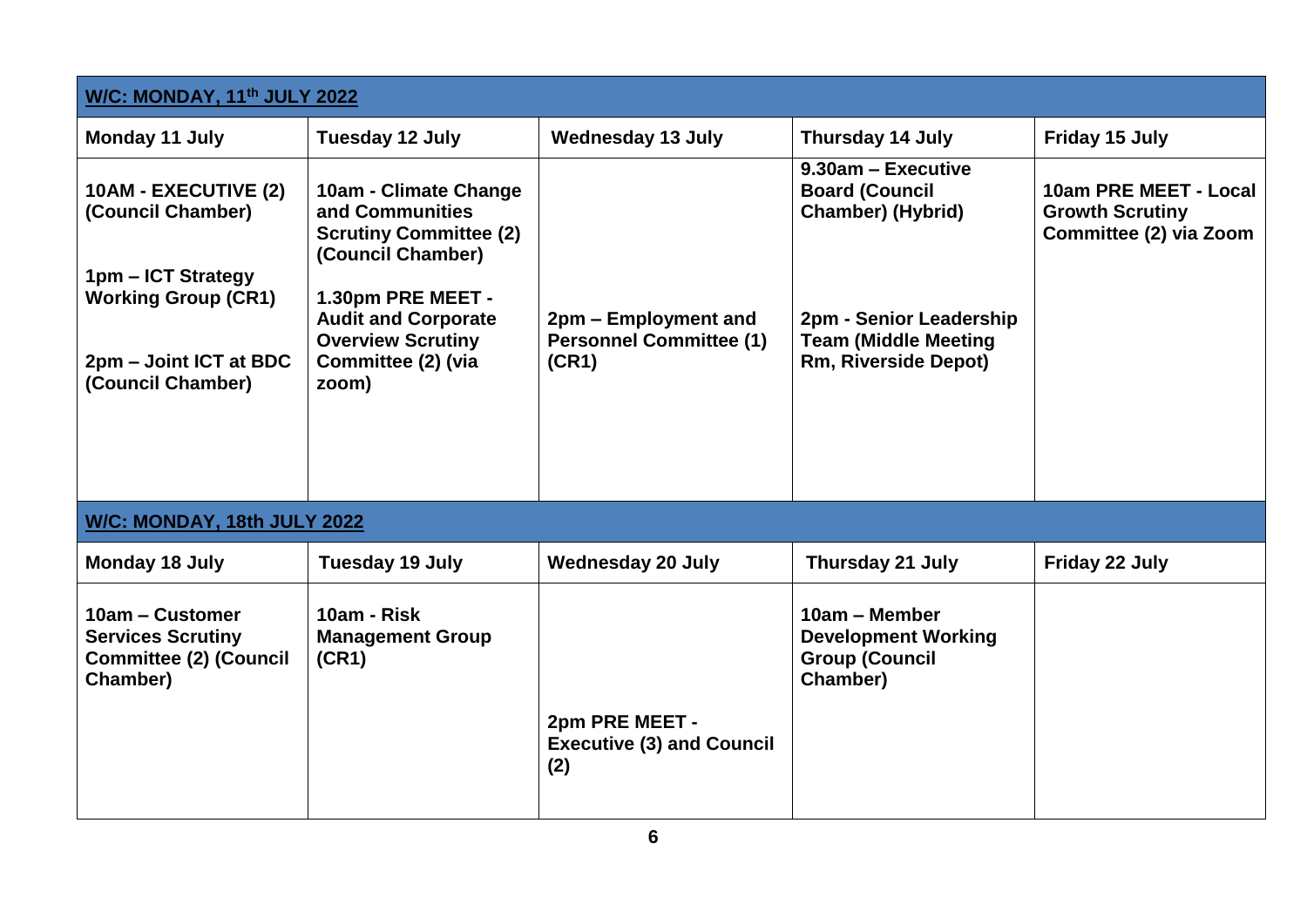| W/C: MONDAY, 25th JULY 2022                                                                                   |                                                                                                     |                                                              |                                                            |                                                              |  |
|---------------------------------------------------------------------------------------------------------------|-----------------------------------------------------------------------------------------------------|--------------------------------------------------------------|------------------------------------------------------------|--------------------------------------------------------------|--|
| Monday 25 July                                                                                                | <b>Tuesday 26 July</b>                                                                              | <b>Wednesday 27 July</b>                                     | Thursday 28 July                                           | Friday 29 July                                               |  |
|                                                                                                               | 10am - Audit and<br><b>Corporate Overview</b><br><b>Scrutiny Committee (2)</b><br>(Council Chamber) |                                                              | 10am - Safety<br><b>Committee (1) (Council</b><br>Chamber) | 10am - Planning Site<br>Visits (3)                           |  |
|                                                                                                               |                                                                                                     |                                                              | 2pm - Senior Leadership<br>Team (CR1)                      |                                                              |  |
| W/C: MONDAY, 1st AUGUST 2022                                                                                  |                                                                                                     |                                                              |                                                            |                                                              |  |
| <b>Monday 1 August</b>                                                                                        | <b>Tuesday 2 August</b>                                                                             | <b>Wednesday 3 August</b>                                    | <b>Thursday 4 August</b>                                   | <b>Friday 5 August</b>                                       |  |
| 10am - Informal Cabinet<br>(CR1)<br>10am - Local Growth<br><b>Scrutiny Committee (2)</b><br>(Council Chamber) | 10am - Labour Group<br>(Council Chamber)                                                            | 10am - Planning<br><b>Committee (3) (Council</b><br>Chamber) | 10am - Licensing Sub<br>Committee (2) (CR1)                | <b>Publish List of Key</b><br><b>Decisions (Executive 4)</b> |  |
|                                                                                                               |                                                                                                     |                                                              |                                                            |                                                              |  |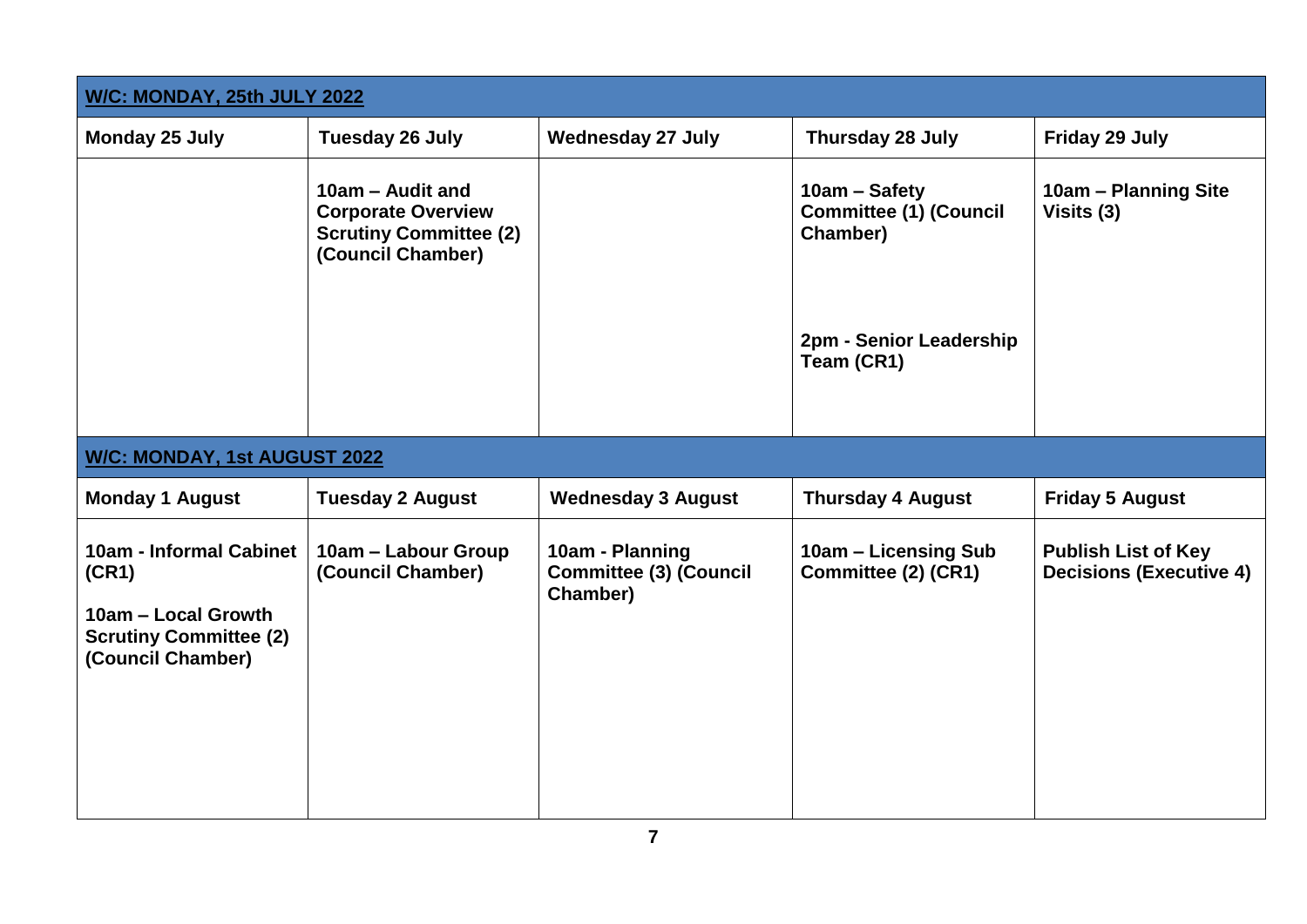| W/C: MONDAY, 8th AUGUST 2022              |                                        |                                                |                                                                                |                         |
|-------------------------------------------|----------------------------------------|------------------------------------------------|--------------------------------------------------------------------------------|-------------------------|
| <b>Monday 8 August</b>                    | <b>Tuesday 9 August</b>                | <b>Wednesday 10 August</b>                     | <b>Thursday 11 August</b>                                                      | <b>Friday 12 August</b> |
| 10AM - EXECUTIVE (3)<br>(Council Chamber) |                                        | <b>10AM - COUNCIL (2)</b><br>(Council Chamber) | 2pm - Senior Leadership<br><b>Team (Middle Meeting</b><br>Rm, Riverside Depot) |                         |
| W/C: MONDAY, 15th AUGUST 2022             |                                        |                                                |                                                                                |                         |
| <b>Monday 15 August</b>                   | <b>Tuesday 16 August</b>               | <b>Wednesday 17 August</b>                     | <b>Thursday 18 August</b>                                                      | <b>Friday 19 August</b> |
|                                           | 2pm PRE MEET -<br><b>Executive (4)</b> |                                                |                                                                                |                         |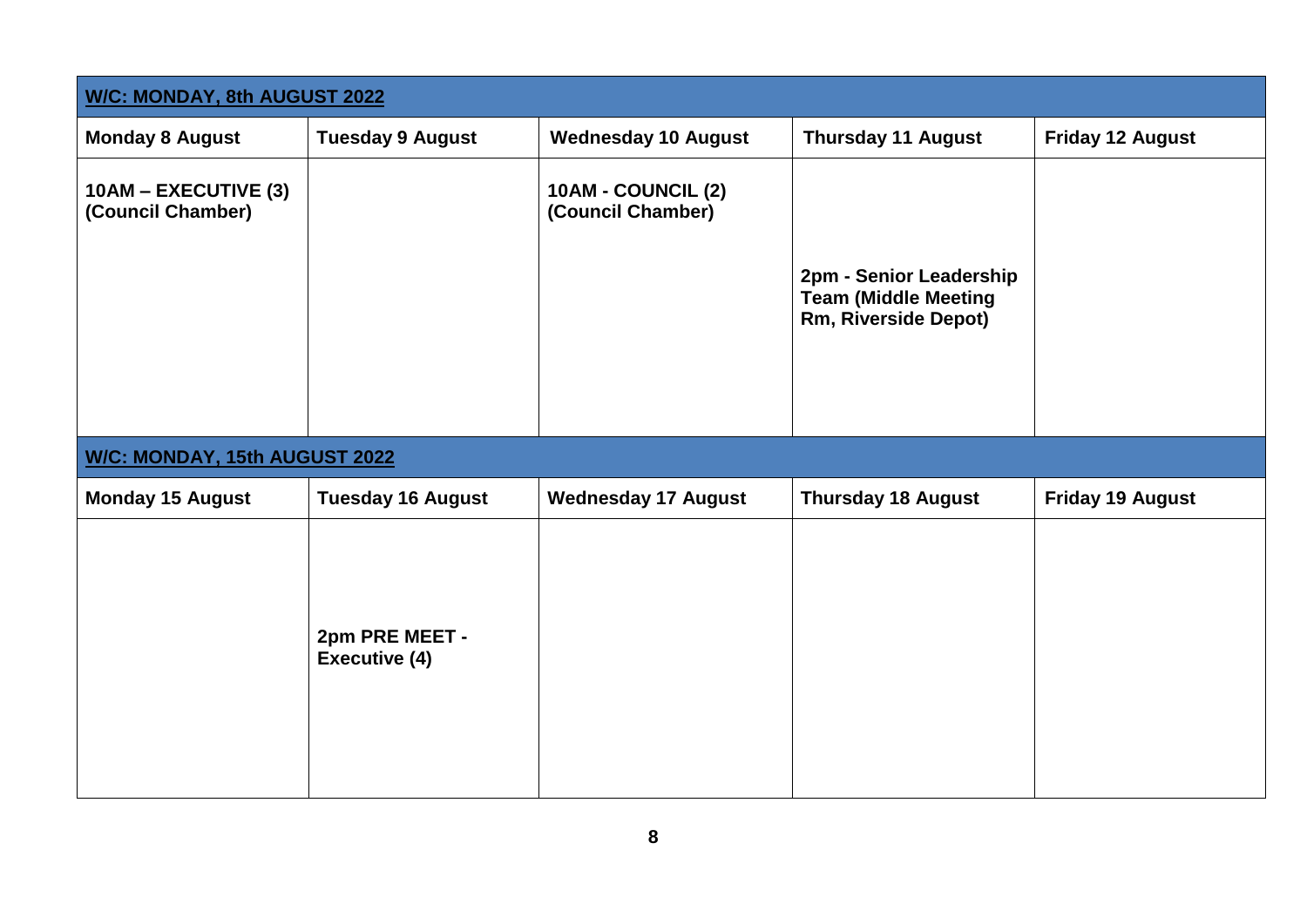| W/C: MONDAY, 22nd AUGUST 2022                                |                                                                                                                                                                                                                       |                                                              |                                                                                                                          |                                                              |
|--------------------------------------------------------------|-----------------------------------------------------------------------------------------------------------------------------------------------------------------------------------------------------------------------|--------------------------------------------------------------|--------------------------------------------------------------------------------------------------------------------------|--------------------------------------------------------------|
| <b>Monday 22 August</b>                                      | <b>Tuesday 23 August</b>                                                                                                                                                                                              | <b>Wednesday 24 August</b>                                   | <b>Thursday 25 August</b>                                                                                                | <b>Friday 26 August</b>                                      |
| 2pm - Standards<br><b>Committee (2) (Council</b><br>Chamber) |                                                                                                                                                                                                                       |                                                              | 10am - Union/Employee<br><b>Consultation Committee</b><br>(1) (Council Chamber)<br>2pm - Senior Leadership<br>Team (CR1) | <b>10am - Planning Site</b><br>Visits (4)                    |
| W/C: MONDAY, 29th AUGUST 2022                                |                                                                                                                                                                                                                       |                                                              |                                                                                                                          |                                                              |
| <b>Monday 29 August</b>                                      | <b>Tues 30 August</b>                                                                                                                                                                                                 | <b>Weds 31 August</b>                                        | <b>Thursday 1 September</b>                                                                                              | <b>Friday 2 September</b>                                    |
| <b>BANK HOLIDAY</b>                                          | 10am - Labour Group<br>followed by Informal<br><b>Cabinet (Council</b><br>Chamber)<br>(post Labour Group);<br><b>PRE MEET - Audit and</b><br><b>Corporate Overview</b><br><b>Scrutiny Committee (3)</b><br>(via zoom) | 10am - Planning<br><b>Committee (4) (Council</b><br>Chamber) | 10am - Licensing Sub<br>Committee (3) (CR1)                                                                              | <b>Publish List of Key</b><br><b>Decisions (Executive 5)</b> |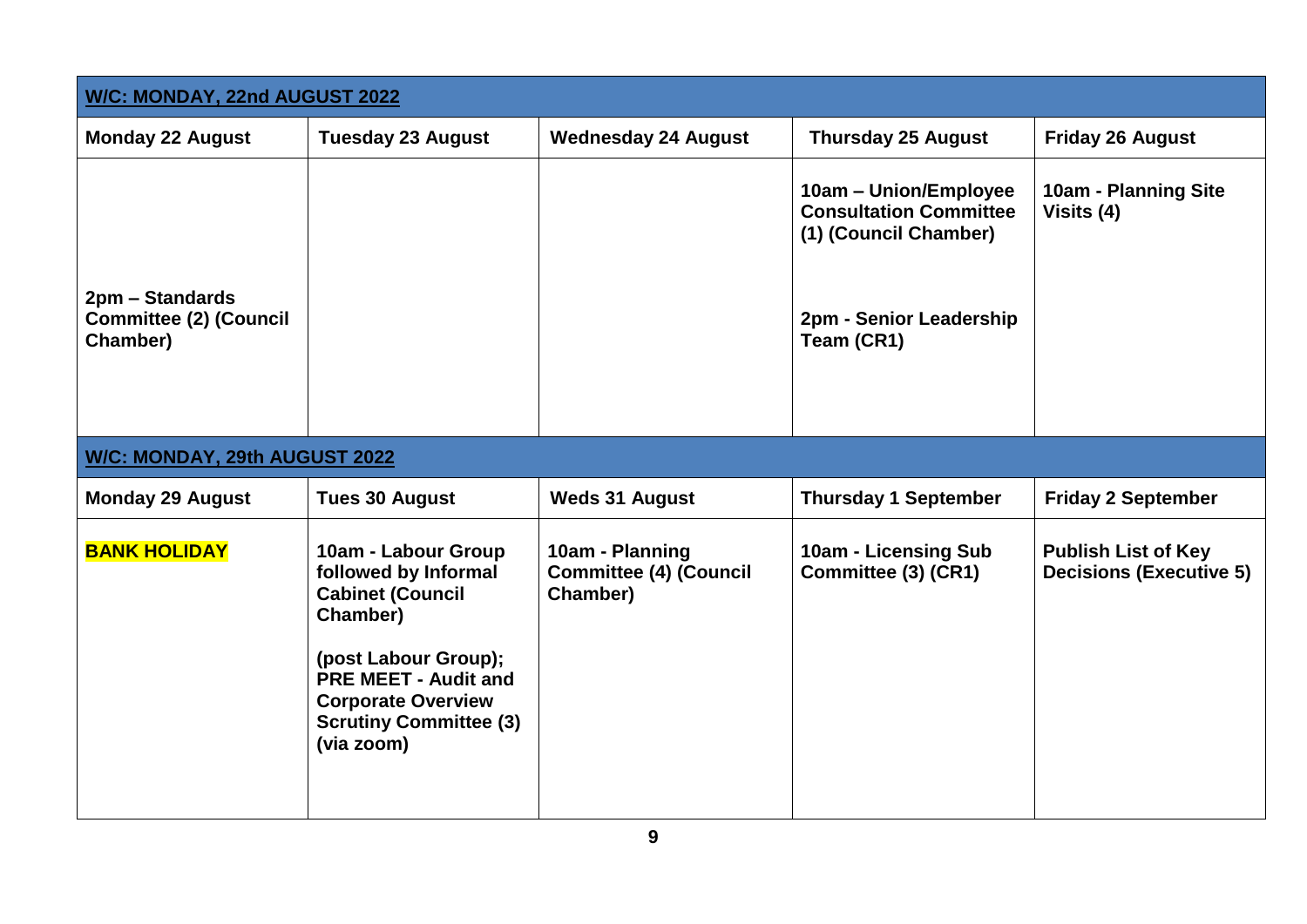| <b>W/C: MONDAY, 5th SEPTEMBER 2022</b>                         |                                                                                                            |                                                                                                                               |                                                                                                                                                           |                            |
|----------------------------------------------------------------|------------------------------------------------------------------------------------------------------------|-------------------------------------------------------------------------------------------------------------------------------|-----------------------------------------------------------------------------------------------------------------------------------------------------------|----------------------------|
| <b>Monday 5 September</b>                                      | <b>Tues 6 September</b>                                                                                    | <b>Wednesday 7 September</b>                                                                                                  | <b>Thursday 8 September</b>                                                                                                                               | <b>Friday 9 September</b>  |
| <b>10AM - EXECUTIVE (4)</b><br>(Council Chamber)               | 10am PRE MEET -<br><b>Climate Change and</b><br><b>Communities Scrutiny</b><br>Committee (3) (via<br>zoom) | 2pm - Pleasley Park and<br><b>Vale Conservation Area</b><br><b>Joint Advisory Group (1)</b><br>(Pleasley Vale<br>Greaseworks) | 10am - Employment and<br><b>Personnel Committee (2)</b><br>(CR1)<br>2pm - Senior Leadership<br><b>Team (Middle Meeting</b><br><b>Rm, Riverside Depot)</b> |                            |
| W/C: MONDAY, 12th SEPTEMBER 2022                               |                                                                                                            |                                                                                                                               |                                                                                                                                                           |                            |
| <b>Monday 12 September</b>                                     | <b>Tues 13 September</b>                                                                                   | <b>Wednesday 14 September</b>                                                                                                 | <b>Thursday 15 September</b>                                                                                                                              | <b>Friday 16 September</b> |
| 10am - ICT Strategy<br><b>Working Group (CR1)</b>              | 10am - Audit and<br><b>Corporate Overview</b><br><b>Scrutiny Committee (3)</b><br>(Council Chamber)        |                                                                                                                               | 9.30 am - Executive<br><b>Board (Council</b><br><b>Chamber) (Hybrid)</b>                                                                                  |                            |
| 1.30pm - Parish Council<br><b>Liaison (Council</b><br>Chamber) |                                                                                                            | 2pm - PRE MEET -<br><b>Executive (5) and Council</b><br>(3)                                                                   |                                                                                                                                                           |                            |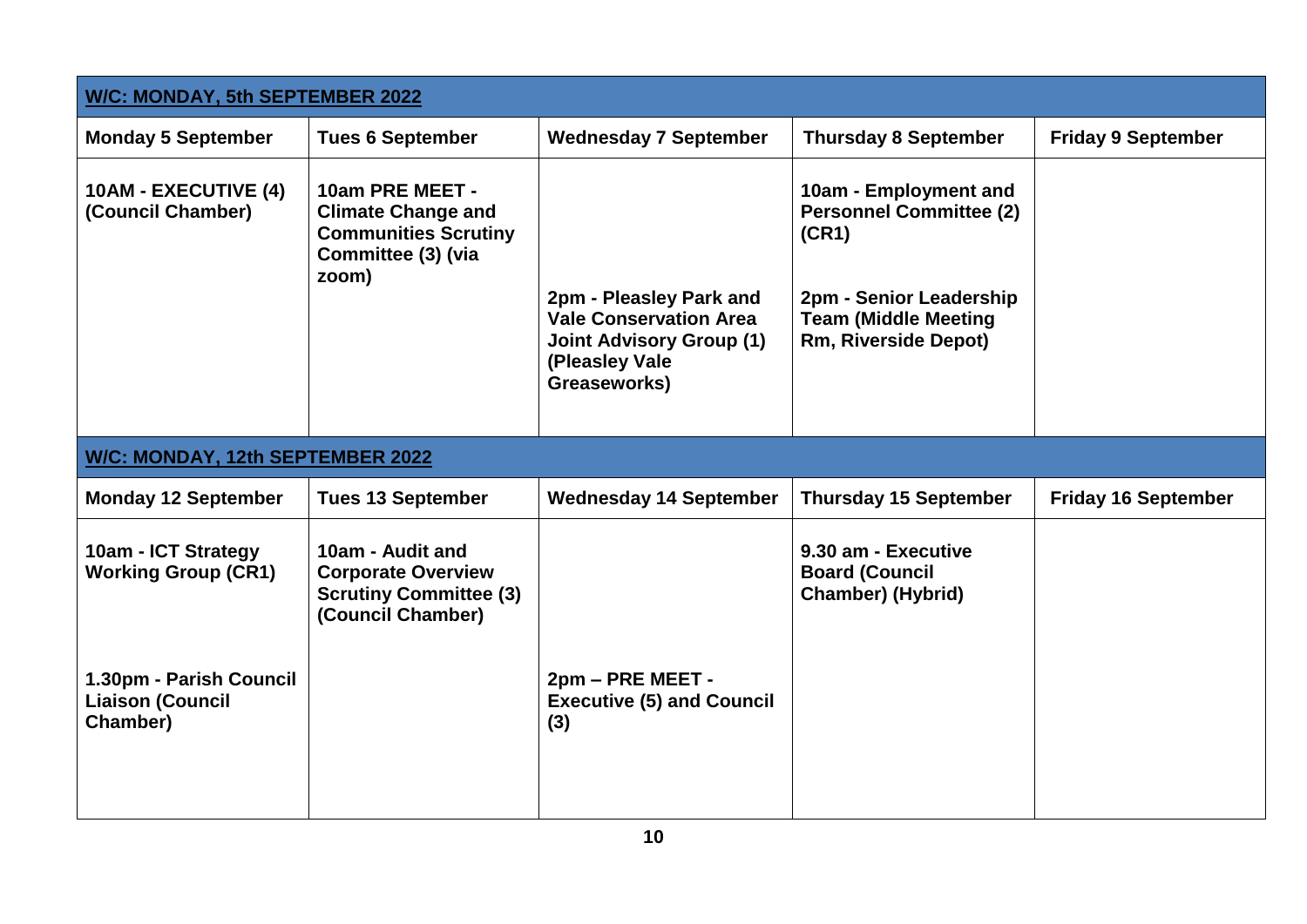| W/C: MONDAY, 19th SEPTEMBER 2022                                                                                               |                                                                                                |                                                                                       |                                                                                                |                                                              |  |
|--------------------------------------------------------------------------------------------------------------------------------|------------------------------------------------------------------------------------------------|---------------------------------------------------------------------------------------|------------------------------------------------------------------------------------------------|--------------------------------------------------------------|--|
| <b>Monday 19 September</b>                                                                                                     | <b>Tuesday 20 September</b>                                                                    | <b>Wednesday 21 September</b>                                                         | <b>Thursday 22 September</b>                                                                   | <b>Friday 23 September</b>                                   |  |
| 10am PRE MEET -<br><b>Local Growth Scrutiny</b><br>Committee (3) (via<br>zoom)                                                 | 10am - Climate Change<br>and Communities<br><b>Scrutiny Committee (3)</b><br>(Council Chamber) | 10am - Local Plan<br><b>Implementation Advisory</b><br>Group (2) (Council<br>Chamber) | 10am - Member<br><b>Development Working</b><br><b>Group (Council</b><br>Chamber)               | 10am - Planning Site<br>Visits (5)                           |  |
| 1pm - Joint<br><b>Crematorium</b><br><b>Committee at BDC</b><br>(Council Chamber)                                              |                                                                                                | 2pm - Joint Board at BDC<br>(Council Chamber)                                         | 2pm - Senior Leadership<br>Team (CR1)                                                          |                                                              |  |
| W/C: MONDAY, 26th SEPTEMBER 2022                                                                                               |                                                                                                |                                                                                       |                                                                                                |                                                              |  |
| <b>Monday 26 September</b>                                                                                                     | <b>Tuesday 27 September</b>                                                                    | <b>Wednesday 28 September</b>                                                         | <b>Thursday 29 September</b>                                                                   | <b>Friday 30 September</b>                                   |  |
| 10am - Informal Cabinet<br>(CR1)<br>10am PRE MEET -<br><b>Customer Services</b><br><b>Scrutiny Committee (3)</b><br>(via zoom) | 10am - Labour Group<br>(Council Chamber)                                                       | 10am - Planning<br><b>Committee (5) (Council</b><br>Chamber)                          | 10am - Licensing Sub<br>Committee (4) (CR1)<br>2pm - Low Carbon<br><b>Thematic Group (CR1)</b> | <b>Publish List of Key</b><br><b>Decisions (Executive 6)</b> |  |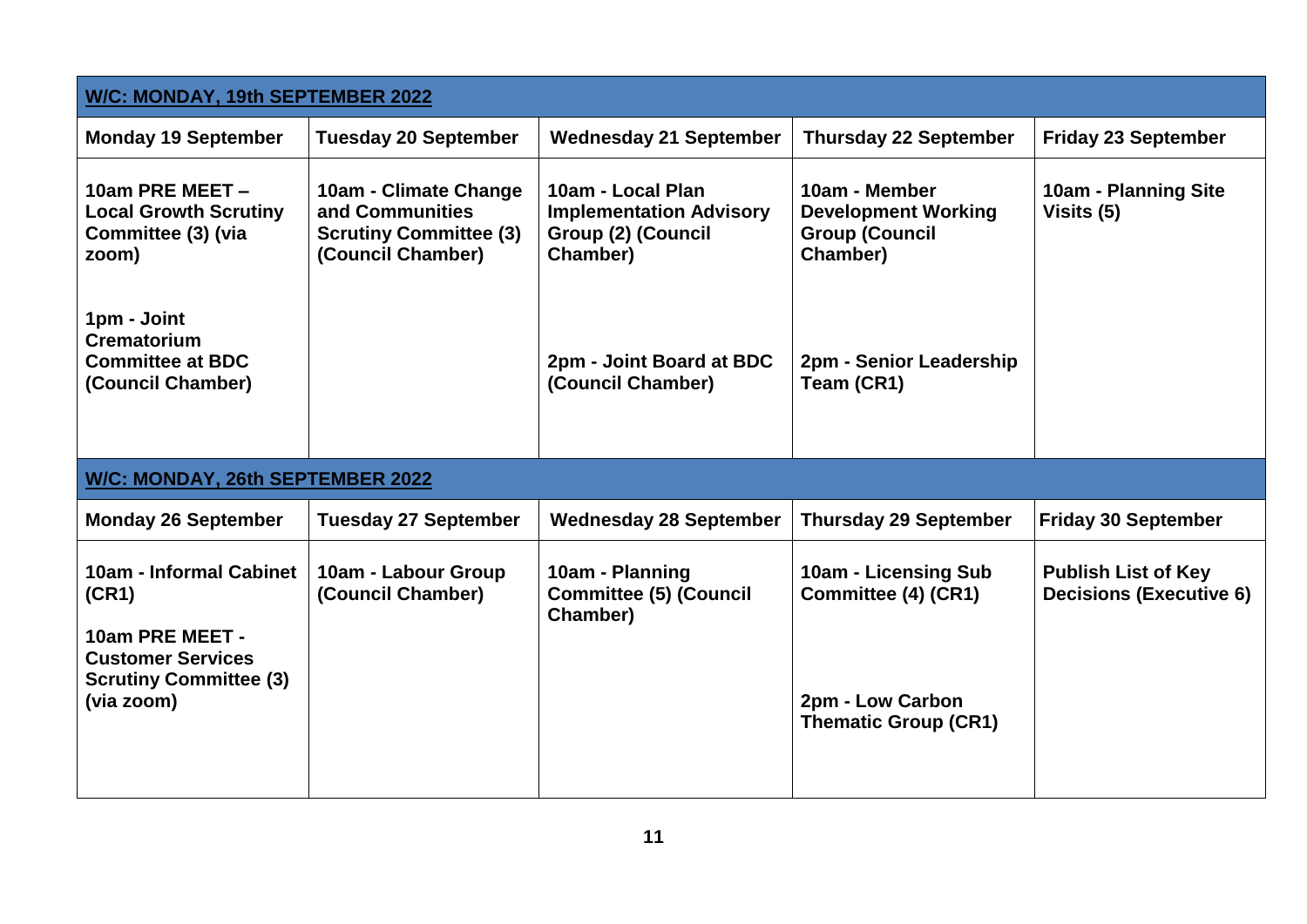| W/C: MONDAY, 3rd OCTOBER 2022                                                                                                               |                                                                           |                                         |                                                                                |                          |
|---------------------------------------------------------------------------------------------------------------------------------------------|---------------------------------------------------------------------------|-----------------------------------------|--------------------------------------------------------------------------------|--------------------------|
| <b>Monday 3 October</b>                                                                                                                     | <b>Tuesday 4 October</b>                                                  | <b>Wednesday 5 October</b>              | <b>Thursday 6 October</b>                                                      | <b>Friday 7 October</b>  |
| 10AM - EXECUTIVE (5)<br>(Council Chamber)                                                                                                   | 10am - Local Growth<br><b>Scrutiny Committee (3)</b><br>(Council Chamber) | 10AM - COUNCIL (3)<br>(Council Chamber) | 2pm - Senior Leadership<br><b>Team (Middle Meeting</b><br>Rm, Riverside Depot) |                          |
| W/C: MONDAY, 10th OCTOBER 2022                                                                                                              |                                                                           |                                         |                                                                                |                          |
| <b>Monday 10 October</b>                                                                                                                    | <b>Tuesday 11 October</b>                                                 | <b>Wednesday 12 October</b>             | <b>Thursday 13 October</b>                                                     | <b>Friday 14 October</b> |
| 10am - Customer<br><b>Services Scrutiny</b><br><b>Committee (3) (Council</b><br>Chamber)<br>2pm - Joint ICT<br><b>Committee (Venue TBC)</b> |                                                                           | 2pm PRE MEET -<br><b>Executive (6)</b>  |                                                                                |                          |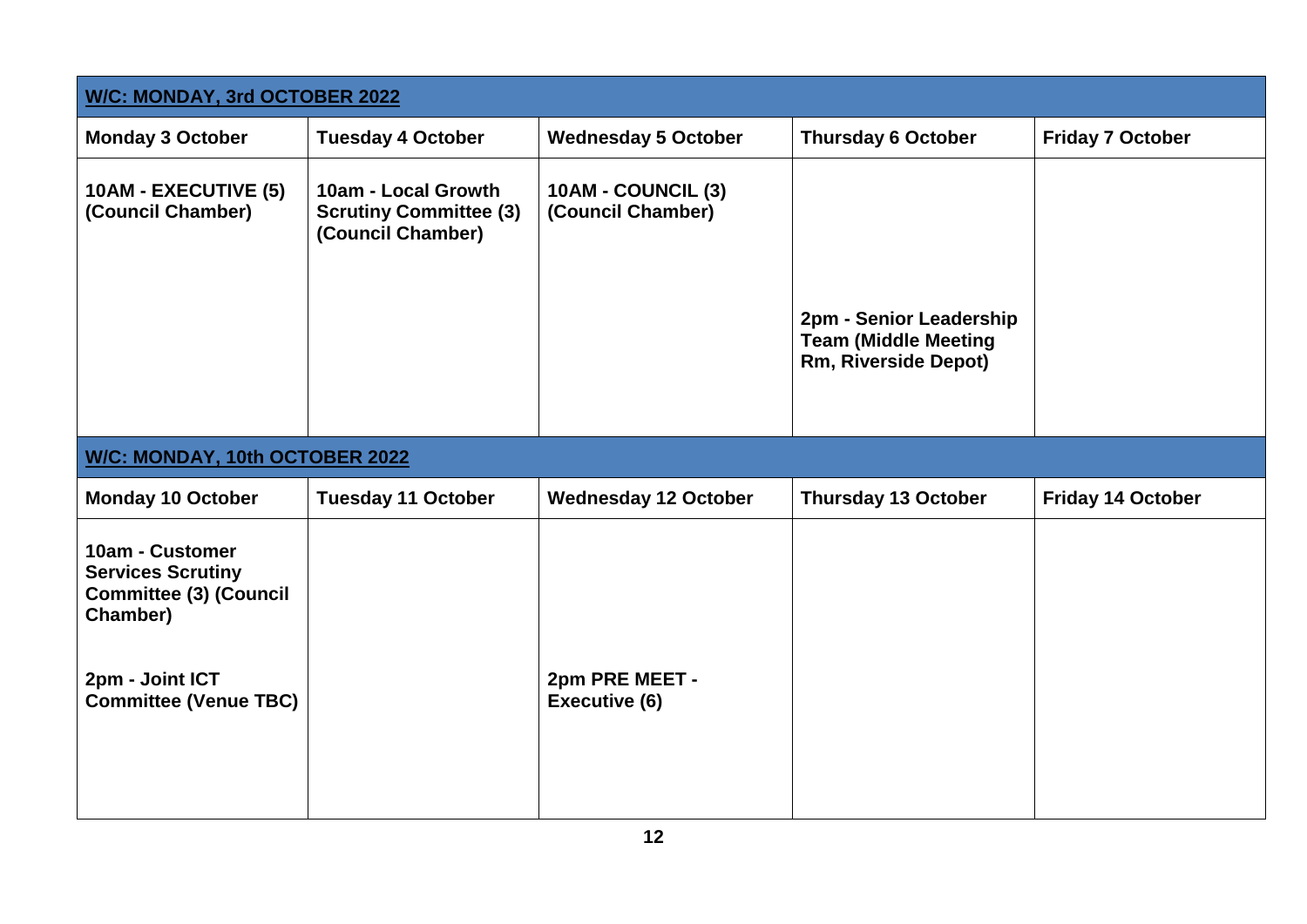| W/C: MONDAY, 17th OCTOBER 2022                               |                                          |                                                              |                                             |                                                              |
|--------------------------------------------------------------|------------------------------------------|--------------------------------------------------------------|---------------------------------------------|--------------------------------------------------------------|
| <b>Monday 17 October</b>                                     | <b>Tuesday 18 October</b>                | <b>Wednesday 19 October</b>                                  | <b>Thursday 20 October</b>                  | <b>Friday 21 October</b>                                     |
| 2pm - Standards<br><b>Committee (3) (Council</b><br>Chamber) |                                          |                                                              | 2pm - Senior Leadership<br>Team (CR1)       | <b>10am - Planning Site</b><br>Visits (6)                    |
| W/C: MONDAY, 24th OCTOBER 2022                               |                                          |                                                              |                                             |                                                              |
| <b>Monday 24 October</b>                                     | <b>Tuesday 25 October</b>                | <b>Wednesday 26 October</b>                                  | <b>Thursday 27 October</b>                  | <b>Friday 28 October</b>                                     |
| 10am - Informal Cabinet<br>(CR1)                             | 10am - Labour Group<br>(Council Chamber) | 10am - Planning<br><b>Committee (6) (Council</b><br>Chamber) | 10am - Licensing Sub<br>Committee (5) (CR1) | <b>Publish list of Key</b><br><b>Decisions (Executive 7)</b> |
| 2pm - Risk<br><b>Management Group</b><br>(CR1)               |                                          |                                                              |                                             |                                                              |
|                                                              |                                          |                                                              |                                             |                                                              |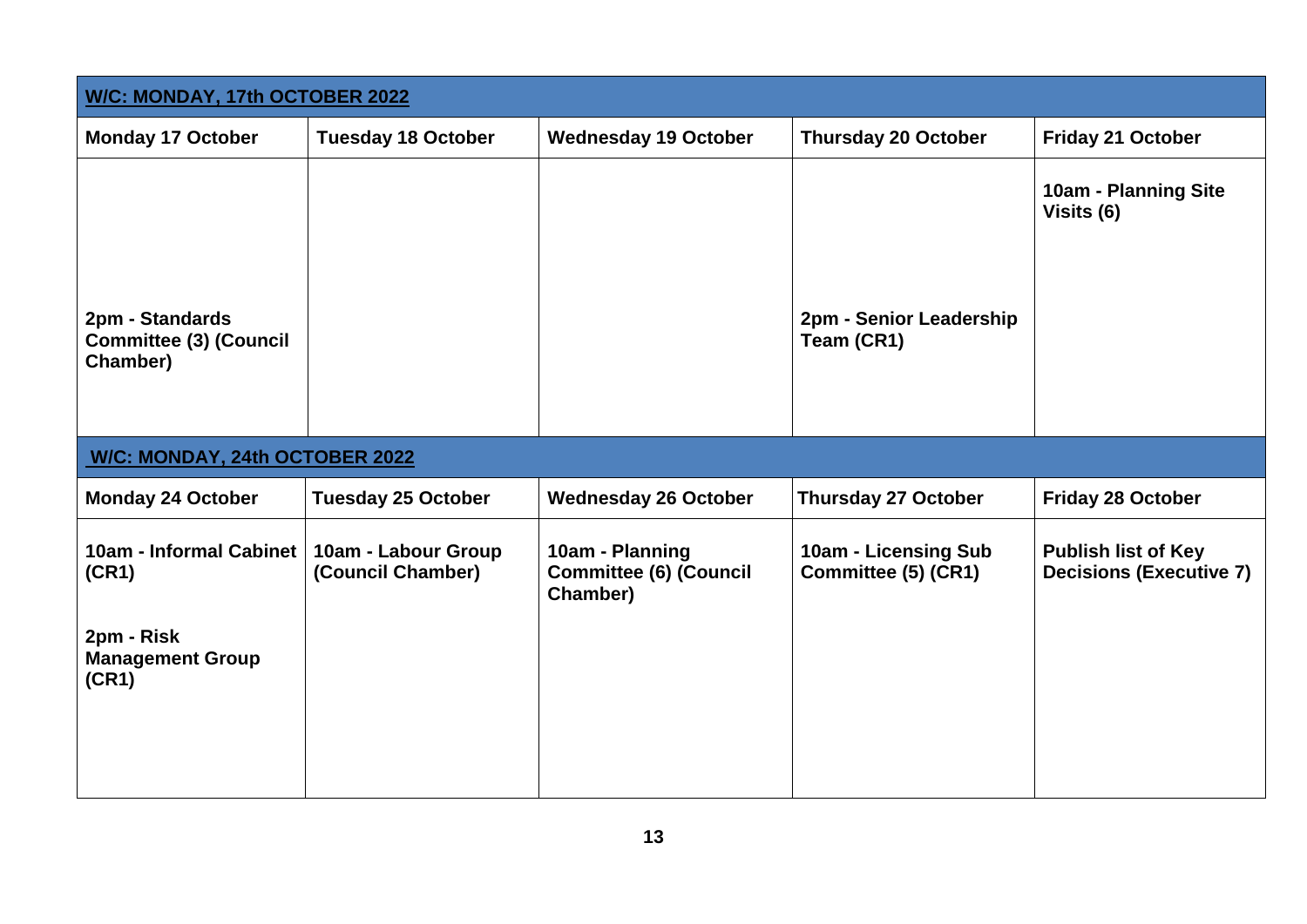| W/C: MONDAY, 31st OCTOBER 2022            |                                                                                                            |                                                                 |                                                                                                                                           |                           |  |
|-------------------------------------------|------------------------------------------------------------------------------------------------------------|-----------------------------------------------------------------|-------------------------------------------------------------------------------------------------------------------------------------------|---------------------------|--|
| <b>Monday 31 October</b>                  | <b>Tuesday 1 November</b>                                                                                  | <b>Wednesday 2 November</b>                                     | <b>Thursday 3 November</b>                                                                                                                | <b>Friday 4 November</b>  |  |
| 10AM - EXECUTIVE (6)<br>(Council Chamber) | 10am PRE MEET -<br><b>Climate Change and</b><br><b>Communities Scrutiny</b><br>Committee (4) (via<br>zoom) | 2pm - Employment and<br><b>Personnel Committee (3)</b><br>(CR1) | 10am - Safety Committee<br>(2) (Council Chamber)<br>2pm - Senior Leadership<br><b>Team (Middle Meeting</b><br><b>Rm, Riverside Depot)</b> |                           |  |
| <b>W/C: MONDAY, 7th NOVEMBER 2022</b>     |                                                                                                            |                                                                 |                                                                                                                                           |                           |  |
| <b>Monday 7 November</b>                  | <b>Tuesday 8 November</b>                                                                                  | <b>Wednesday 9 November</b>                                     | <b>Thursday 10 November</b>                                                                                                               | <b>Friday 11 November</b> |  |
|                                           |                                                                                                            |                                                                 | 10am - ICT Strategy<br><b>Working Group (CR1)</b>                                                                                         |                           |  |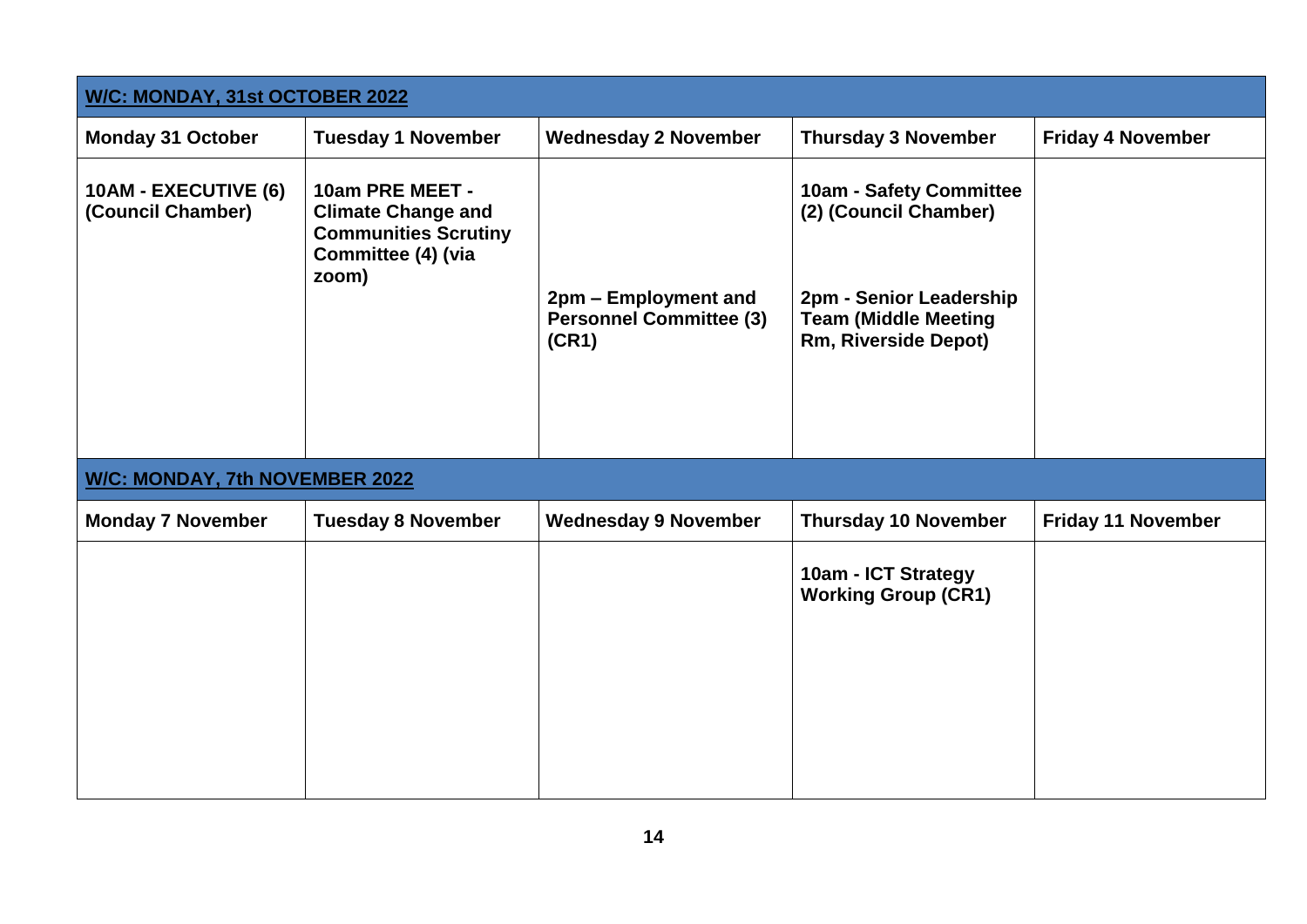| W/C: MONDAY, 14th NOVEMBER 2022        |                                                                                                                                                                                                              |                                                              |                                                                                                                                 |                                           |  |
|----------------------------------------|--------------------------------------------------------------------------------------------------------------------------------------------------------------------------------------------------------------|--------------------------------------------------------------|---------------------------------------------------------------------------------------------------------------------------------|-------------------------------------------|--|
| <b>Monday 14 November</b>              | <b>Tuesday 15 November</b>                                                                                                                                                                                   | <b>Wednesday 16 November</b>                                 | <b>Thursday 17 November</b>                                                                                                     | <b>Friday 18 November</b>                 |  |
|                                        | 10am - Climate Change<br>and Communities<br><b>Scrutiny Committee (4)</b><br>(Council Chamber)<br>1.30pm PRE MEET -<br><b>Audit and Corporate</b><br><b>Overview Scrutiny</b><br>Committee (4) (via<br>zoom) | 2pm - PRE MEET -<br><b>Executive (7) and Council</b><br>(4)  | 9.30am - Executive<br><b>Board (Council</b><br>Chamber) (Hybrid)<br>2pm - Senior Leadership<br>Team (CR1)                       | <b>10am - Planning Site</b><br>Visits (7) |  |
| <b>W/C: MONDAY, 21st NOVEMBER 2022</b> |                                                                                                                                                                                                              |                                                              |                                                                                                                                 |                                           |  |
| <b>Monday 21 November</b>              | <b>Tuesday 22 November</b>                                                                                                                                                                                   | <b>Wednesday 23 November</b>                                 | <b>Thursday 24 November</b>                                                                                                     | <b>Friday 25 November</b>                 |  |
|                                        | 10am - Labour Group<br>(Council Chamber)<br>(post Labour Group);<br><b>PRE MEET - Local</b><br><b>Growth Scrutiny</b><br>Committee (4) (via<br>zoom)                                                         | 10am - Planning<br><b>Committee (7) (Council</b><br>Chamber) | 10am - Licensing and<br><b>Gambling Acts</b><br><b>Committee followed by</b><br><b>General Licensing</b><br>Committee (2) (CR1) |                                           |  |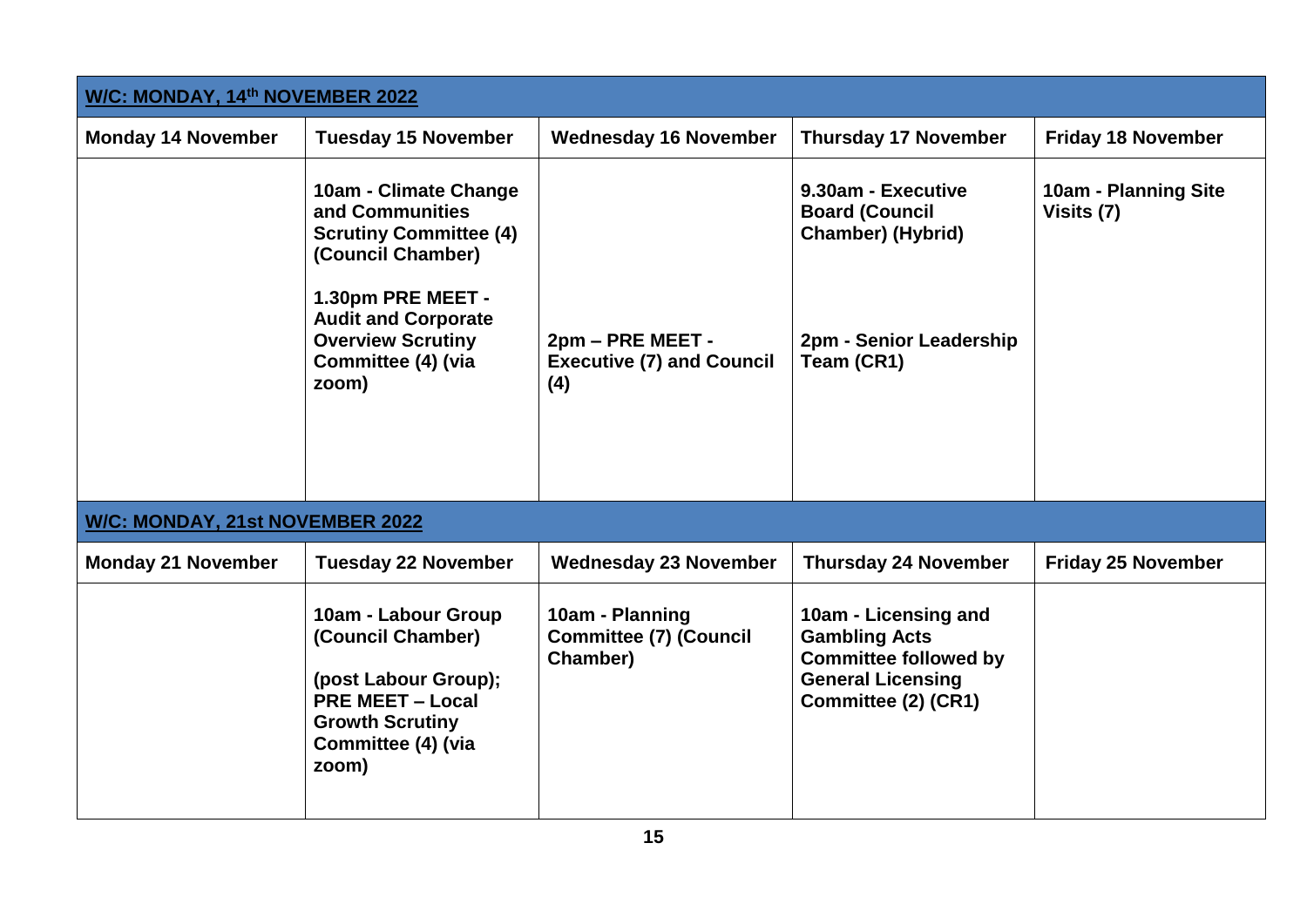| W/C: MONDAY, 28th NOVEMBER 2022                                                                                                |                                                                                                     |                                         |                                                                                                                                                                   |                          |
|--------------------------------------------------------------------------------------------------------------------------------|-----------------------------------------------------------------------------------------------------|-----------------------------------------|-------------------------------------------------------------------------------------------------------------------------------------------------------------------|--------------------------|
| <b>Monday 28 November</b>                                                                                                      | <b>Tuesday 29 November</b>                                                                          | <b>Wednesday 30 November</b>            | <b>Thursday 1 December</b>                                                                                                                                        | <b>Friday 2 December</b> |
| 10am - Informal Cabinet<br>(CR1)<br>10am PRE MEET -<br><b>Customer Services</b><br><b>Scrutiny Committee (4)</b><br>(via zoom) | 10am - Audit and<br><b>Corporate Overview</b><br><b>Scrutiny Committee (4)</b><br>(Council Chamber) |                                         | 10am - Union/Employee<br><b>Consultation Committee</b><br>(2) (Council Chamber)<br>2pm - Senior Leadership<br><b>Team (Middle Meeting</b><br>Rm, Riverside Depot) |                          |
| W/C: MONDAY, 5th DECEMBER 2022                                                                                                 |                                                                                                     |                                         |                                                                                                                                                                   |                          |
| <b>Monday 5 December</b>                                                                                                       | <b>Tuesday 6 December</b>                                                                           | <b>Wednesday 7 December</b>             | <b>Thursday 8 December</b>                                                                                                                                        | <b>Friday 9 December</b> |
| 10AM - EXECUTIVE (7)<br>(Council Chamber)                                                                                      | 10am - Local Growth<br><b>Scrutiny Committee (4)</b><br>(Council Chamber)                           | 10AM - COUNCIL (4)<br>(Council Chamber) | 10am - Member<br><b>Development Working</b><br><b>Group (Council</b><br>Chamber)                                                                                  |                          |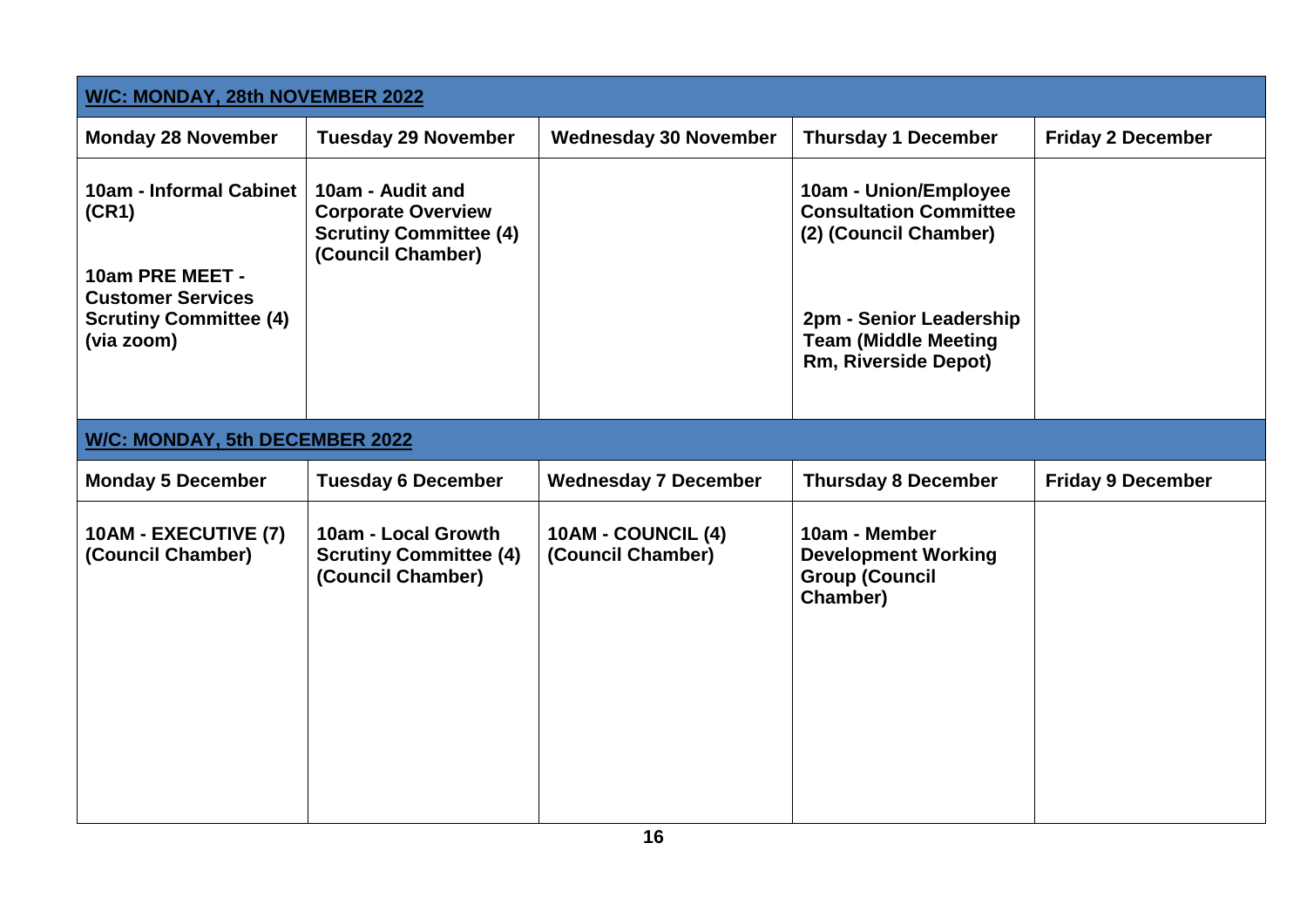| W/C: MONDAY, 12th DECEMBER 2022                                                                                                                            |                                                  |                                                                  |                                                              |                                           |  |
|------------------------------------------------------------------------------------------------------------------------------------------------------------|--------------------------------------------------|------------------------------------------------------------------|--------------------------------------------------------------|-------------------------------------------|--|
| <b>Monday 12 December</b>                                                                                                                                  | <b>Tuesday 13 December</b>                       | <b>Wednesday 14 December</b>                                     | <b>Thursday 15 December</b>                                  | <b>Friday 16 December</b>                 |  |
| 10am - Customer<br><b>Services Scrutiny</b><br><b>Committee (4) (Council</b><br>Chamber)<br>1.30pm - Parish Council<br><b>Liaison (Council</b><br>Chamber) |                                                  | 10am - Employment and<br><b>Personnel Committee (4)</b><br>(CR1) | 2pm - Senior Leadership<br>Team (CR1)                        | <b>10am - Planning Site</b><br>Visits (8) |  |
| W/C: MONDAY, 19th DECEMBER 2022                                                                                                                            |                                                  |                                                                  |                                                              |                                           |  |
| <b>Monday 19 December</b>                                                                                                                                  | <b>Tuesday 20 December</b>                       | <b>Wednesday 21 December</b>                                     | <b>Thursday 22 December</b>                                  | <b>Friday 23 December</b>                 |  |
| <b>10am Standards</b><br><b>Committee (4) (Council</b><br>Chamber)                                                                                         | 10am - Low Carbon<br><b>Thematic Group (CR1)</b> | 10am - Planning<br><b>Committee (8) (Council</b><br>Chamber)     | 10am - Licensing Sub<br>Committee (8) (CR1)                  | <b>CLOSE AT 12 NOON</b>                   |  |
| 1pm - Joint<br><b>Crematorium</b><br><b>Committee at NEDDC</b>                                                                                             |                                                  |                                                                  | <b>Publish list of Key</b><br><b>Decisions (Executive 8)</b> |                                           |  |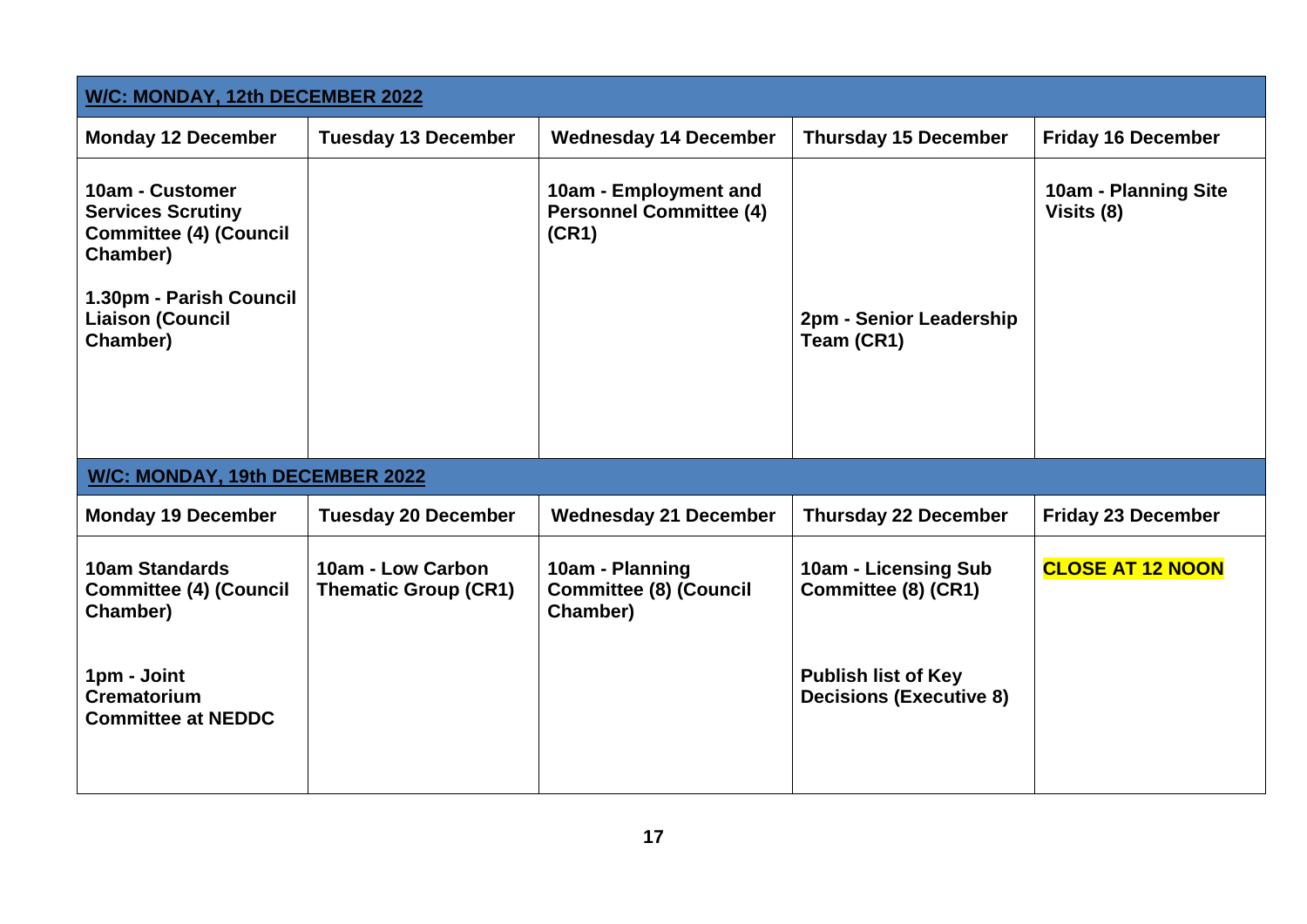| <b>W/C: MONDAY, 26th DECEMBER 2022</b> |                            |                              |                                                                                |                           |  |
|----------------------------------------|----------------------------|------------------------------|--------------------------------------------------------------------------------|---------------------------|--|
| <b>Monday 26 December</b>              | <b>Tuesday 27 December</b> | <b>Wednesday 28 December</b> | <b>Thursday 29 December</b>                                                    | <b>Friday 30 December</b> |  |
| <b>BANK HOLIDAY</b>                    | <b>OFFICES CLOSED</b>      | <b>OFFICES CLOSED</b>        | <b>OFFICES CLOSED</b>                                                          | <b>OFFICES CLOSED</b>     |  |
| <b>W/C: MONDAY, 2nd JANUARY 2023</b>   |                            |                              |                                                                                |                           |  |
| <b>Monday 2 January</b>                | <b>Tuesday 3 January</b>   | <b>Wednesday 4 January</b>   | <b>Thursday 5 January</b>                                                      | <b>Friday 6 January</b>   |  |
| <b>BANK HOLIDAY</b>                    |                            |                              | 2pm - Senior Leadership<br><b>Team (Middle Meeting</b><br>Rm, Riverside Depot) |                           |  |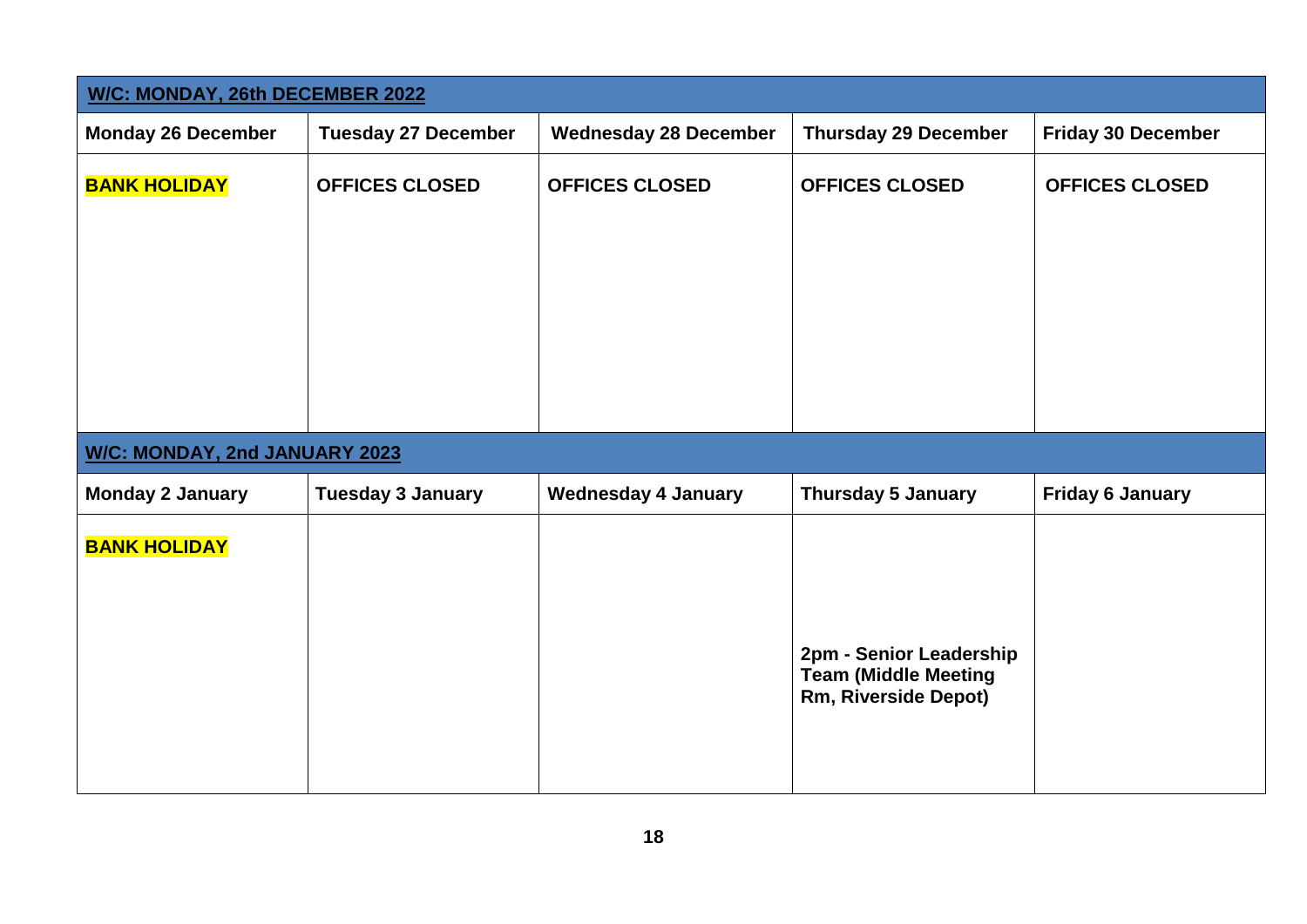| <b>W/C: MONDAY, 9th JANUARY 2023</b>                 |                                                                                                                                                                                   |                                                                                       |                                                                                            |                                 |  |
|------------------------------------------------------|-----------------------------------------------------------------------------------------------------------------------------------------------------------------------------------|---------------------------------------------------------------------------------------|--------------------------------------------------------------------------------------------|---------------------------------|--|
| <b>Monday 9 January</b>                              | <b>Tuesday 10 January</b>                                                                                                                                                         | <b>Wednesday 11 January</b>                                                           | <b>Thursday 12 January</b>                                                                 | <b>Friday 13 January</b>        |  |
|                                                      | 10am PRE MEET -<br><b>Audit and Corporate</b><br><b>Overview Scrutiny</b><br>Committee (5) (via<br>zoom)                                                                          | 10am - Local Plan<br><b>Implementation Advisory</b><br>Group (3) (Council<br>Chamber) | 9.30am - Executive<br><b>Board (Council</b><br><b>Chamber) (Hybrid)</b>                    |                                 |  |
| W/C: MONDAY, 16th JANUARY 2023                       |                                                                                                                                                                                   |                                                                                       |                                                                                            |                                 |  |
| <b>Monday 16 January</b>                             | <b>Tuesday 17 January</b>                                                                                                                                                         | <b>Wednesday 18 January</b>                                                           | <b>Thursday 19 January</b>                                                                 | <b>Friday 20 January</b>        |  |
| 2pm - PRE MEET -<br>Executive (8) and<br>Council (5) | 10am - Labour Group<br>(Council Chamber)<br>(post Labour Group) -<br><b>PRE MEET - Climate</b><br><b>Change and</b><br><b>Communities Scrutiny</b><br>Committee (5) (via<br>zoom) |                                                                                       | 10am - ICT Strategy<br><b>Working Group (CR1)</b><br>2pm - Senior Leadership<br>Team (CR1) | <b>Planning Site Visits (9)</b> |  |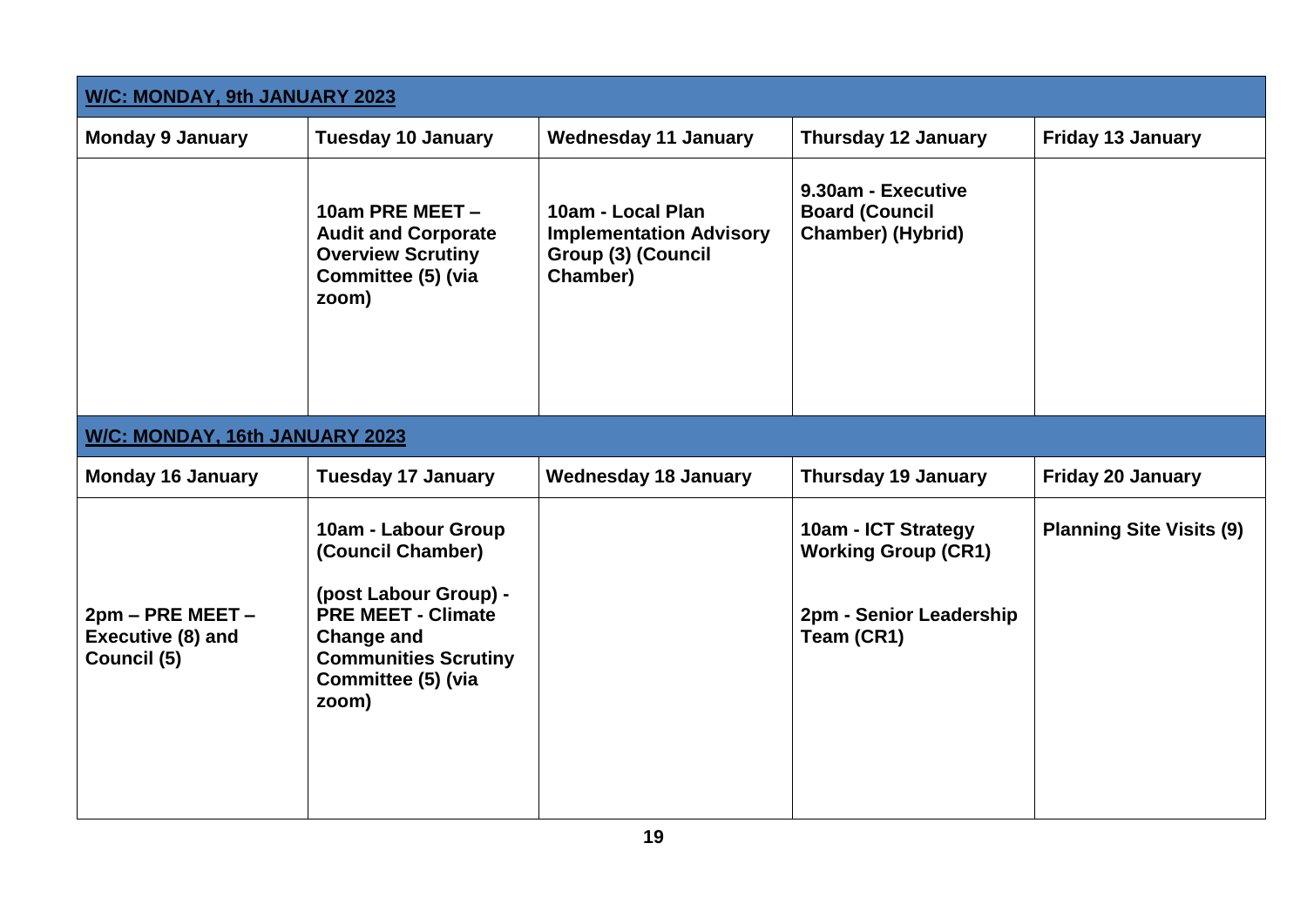| W/C: MONDAY, 23rd JANUARY 2023                                                                                                          |                                                                                                                                        |                                                              |                                                                                                                                           |                                                              |  |
|-----------------------------------------------------------------------------------------------------------------------------------------|----------------------------------------------------------------------------------------------------------------------------------------|--------------------------------------------------------------|-------------------------------------------------------------------------------------------------------------------------------------------|--------------------------------------------------------------|--|
| <b>Monday 23 January</b>                                                                                                                | <b>Tuesday 24 January</b>                                                                                                              | <b>Wednesday 25 January</b>                                  | <b>Thursday 26 January</b>                                                                                                                | <b>Friday 27 January</b>                                     |  |
| 10am - Informal Cabinet<br>(CR1)<br>10am PRE MEET -<br><b>Local Growth Scrutiny</b><br>Committee (5) (via<br>zoom)                      | 10am - Audit and<br><b>Corporate Overview</b><br><b>Scrutiny Committee (5)</b><br>(Council Chamber)                                    | 10am - Planning<br><b>Committee (9) (Council</b><br>Chamber) | 10am - Licensing Sub<br>Committee (8) (CR1)                                                                                               |                                                              |  |
| W/C: MONDAY, 30th JANUARY 2023                                                                                                          |                                                                                                                                        |                                                              |                                                                                                                                           |                                                              |  |
| <b>Monday 30 January</b>                                                                                                                | <b>Tuesday 31 January</b>                                                                                                              | <b>Wednesday 1 February</b>                                  | <b>Thursday 2 February</b>                                                                                                                | <b>Friday 3 February</b>                                     |  |
| 10AM - EXECUTIVE (8)<br>(Council Chamber)<br>10am PRE MEET -<br><b>Customer Services</b><br><b>Scrutiny Committee (5)</b><br>(via zoom) | 10am - Climate Change<br>and Communities<br><b>Scrutiny Committee (5)</b><br>(Council Chamber)<br>2pm - Risk Management<br>Group (CR1) | 10AM - COUNCIL (5)<br>(Council Chamber)                      | 10am - Safety Committee<br>(3) (Council Chamber)<br>2pm - Senior Leadership<br><b>Team (Middle Meeting</b><br><b>Rm, Riverside Depot)</b> | <b>Publish List of Key</b><br><b>Decisions (Executive 9)</b> |  |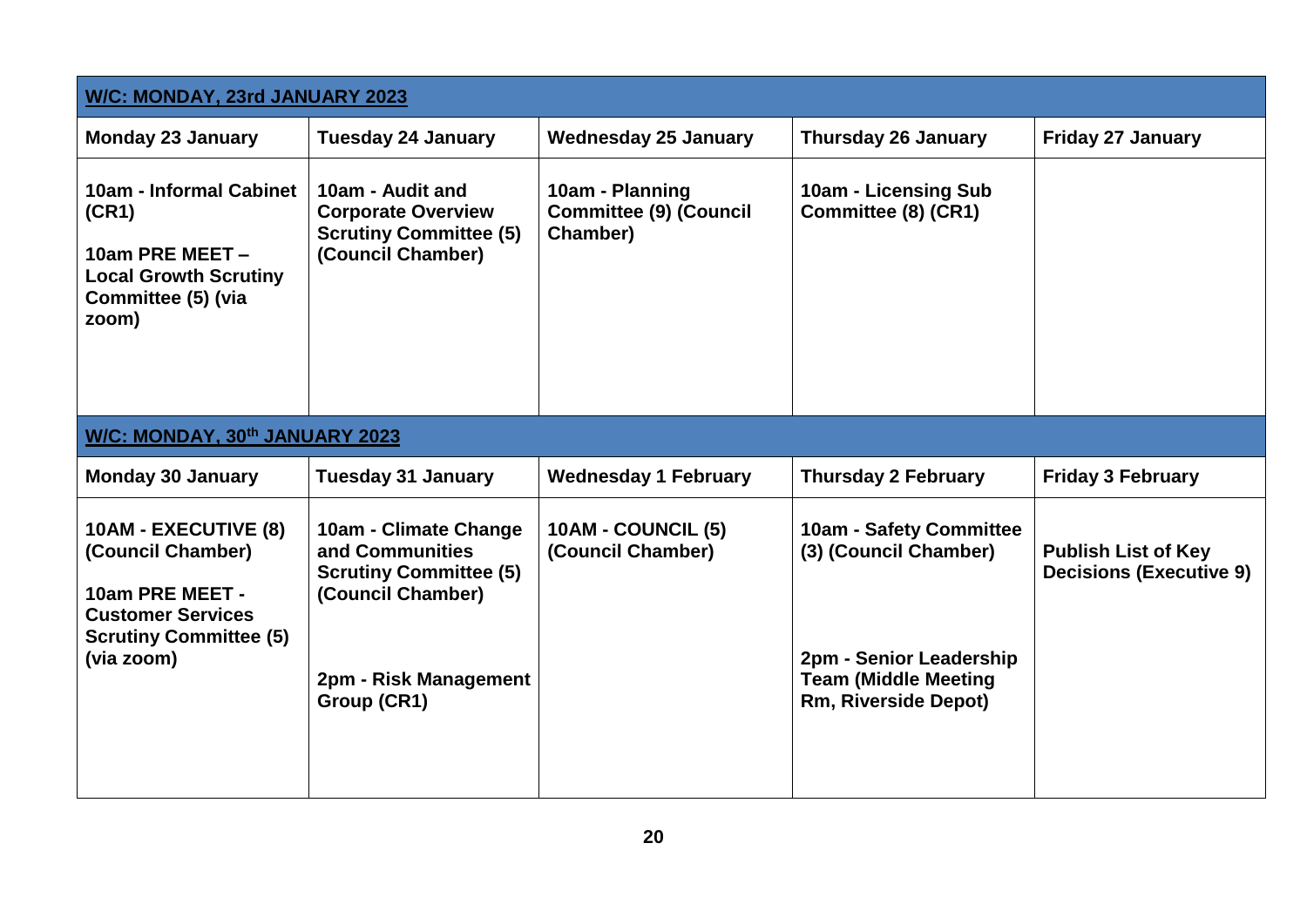| W/C: MONDAY, 6th FEBRUARY 2023                                                           |                                                                           |                                                                                                                               |                                                                  |                           |
|------------------------------------------------------------------------------------------|---------------------------------------------------------------------------|-------------------------------------------------------------------------------------------------------------------------------|------------------------------------------------------------------|---------------------------|
| <b>Monday 6 February</b>                                                                 | <b>Tuesday 7 February</b>                                                 | <b>Wednesday 8 February</b>                                                                                                   | <b>Thursday 9 February</b>                                       | <b>Friday 10 February</b> |
| 2pm - Joint ICT<br><b>Committee (Venue TBC)</b>                                          | 10am - Local Growth<br><b>Scrutiny Committee (5)</b><br>(Council Chamber) | 2pm - Pleasley Park and<br><b>Vale Conservation Area</b><br><b>Joint Advisory Group (2)</b><br>(Pleasley Vale<br>Greaseworks) | 10am - Employment and<br><b>Personnel Committee (5)</b><br>(CR1) |                           |
| W/C: MONDAY, 13th FEBRUARY 2023                                                          |                                                                           |                                                                                                                               |                                                                  |                           |
| <b>Monday 13 February</b>                                                                | <b>Tuesday 14 February</b>                                                | <b>Wednesday 15 February</b>                                                                                                  | <b>Thursday 16 February</b>                                      | <b>Friday 17 February</b> |
| 10am - Customer<br><b>Services Scrutiny</b><br><b>Committee (5) (Council</b><br>Chamber) | 10am - Labour Group<br>(Council Chamber)                                  | 2pm - PRE MEET -<br><b>Executive (9) and Council</b><br>(6)                                                                   | 2pm - Senior Leadership<br>Team (CR1)                            |                           |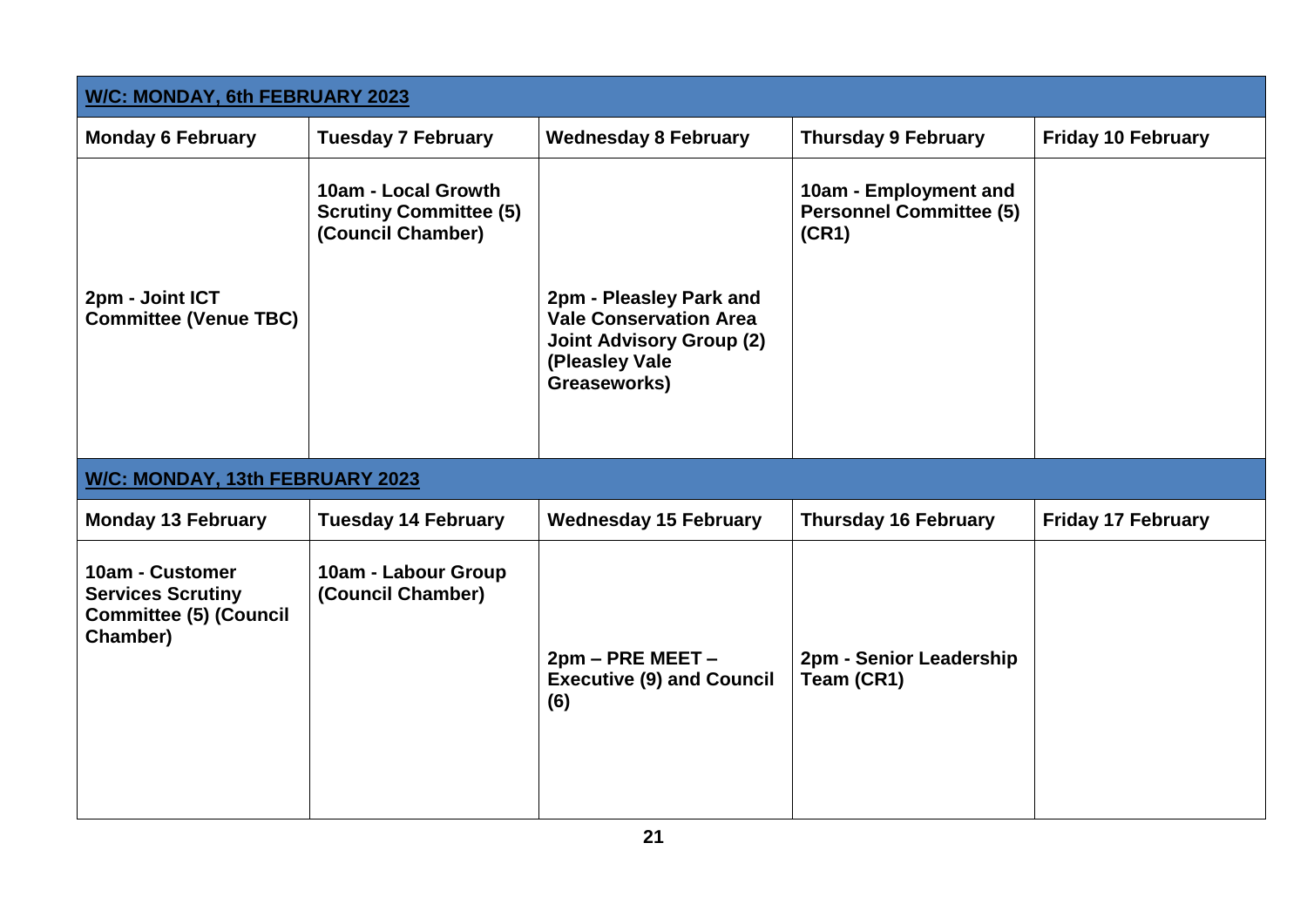| W/C: MONDAY, 20th FEBRUARY 2023                                                                                    |                                                                                                            |                                                               |                                                                                                                                                                          |                                                                  |  |
|--------------------------------------------------------------------------------------------------------------------|------------------------------------------------------------------------------------------------------------|---------------------------------------------------------------|--------------------------------------------------------------------------------------------------------------------------------------------------------------------------|------------------------------------------------------------------|--|
| <b>Monday 20 February</b>                                                                                          | <b>Tuesday 21 February</b>                                                                                 | <b>Wednesday 22 February</b>                                  | <b>Thursday 23 February</b>                                                                                                                                              | <b>Friday 24 February</b>                                        |  |
|                                                                                                                    | 10am PRE MEET -<br><b>Climate Change and</b><br><b>Communities Scrutiny</b><br>Committee (6) (via<br>zoom) |                                                               | 10am - Licensing Sub<br>Committee (9) (CR1)                                                                                                                              | <b>10am - Planning Site</b><br>Visits (10)                       |  |
| 2pm - Standards<br><b>Committee (5) (Council</b><br>Chamber)                                                       |                                                                                                            |                                                               |                                                                                                                                                                          |                                                                  |  |
| W/C: MONDAY, 27th FEBRUARY 2023                                                                                    |                                                                                                            |                                                               |                                                                                                                                                                          |                                                                  |  |
| <b>Monday 27 February</b>                                                                                          | <b>Tuesday 28 February</b>                                                                                 | <b>Wednesday 1 March</b>                                      | <b>Thursday 2 March</b>                                                                                                                                                  | <b>Friday 3 March</b>                                            |  |
| 10am - Informal Cabinet<br>(CR1)<br>10am PRE MEET -<br><b>Local Growth Scrutiny</b><br>Committee (6) (via<br>zoom) | 10am PRE MEET -<br><b>Audit and Corporate</b><br><b>Overview Scrutiny</b><br>Committee (6) (via<br>zoom)   | 10am - Planning<br><b>Committee (10) (Council</b><br>Chamber) | 10am - Union/Employee<br><b>Consultation Committee</b><br>(3) (Council Chamber)<br>2pm - Senior Leadership<br><b>Team (Middle Meeting</b><br><b>Rm, Riverside Depot)</b> | <b>Publish List of Key</b><br><b>Decisions (Executive</b><br>10) |  |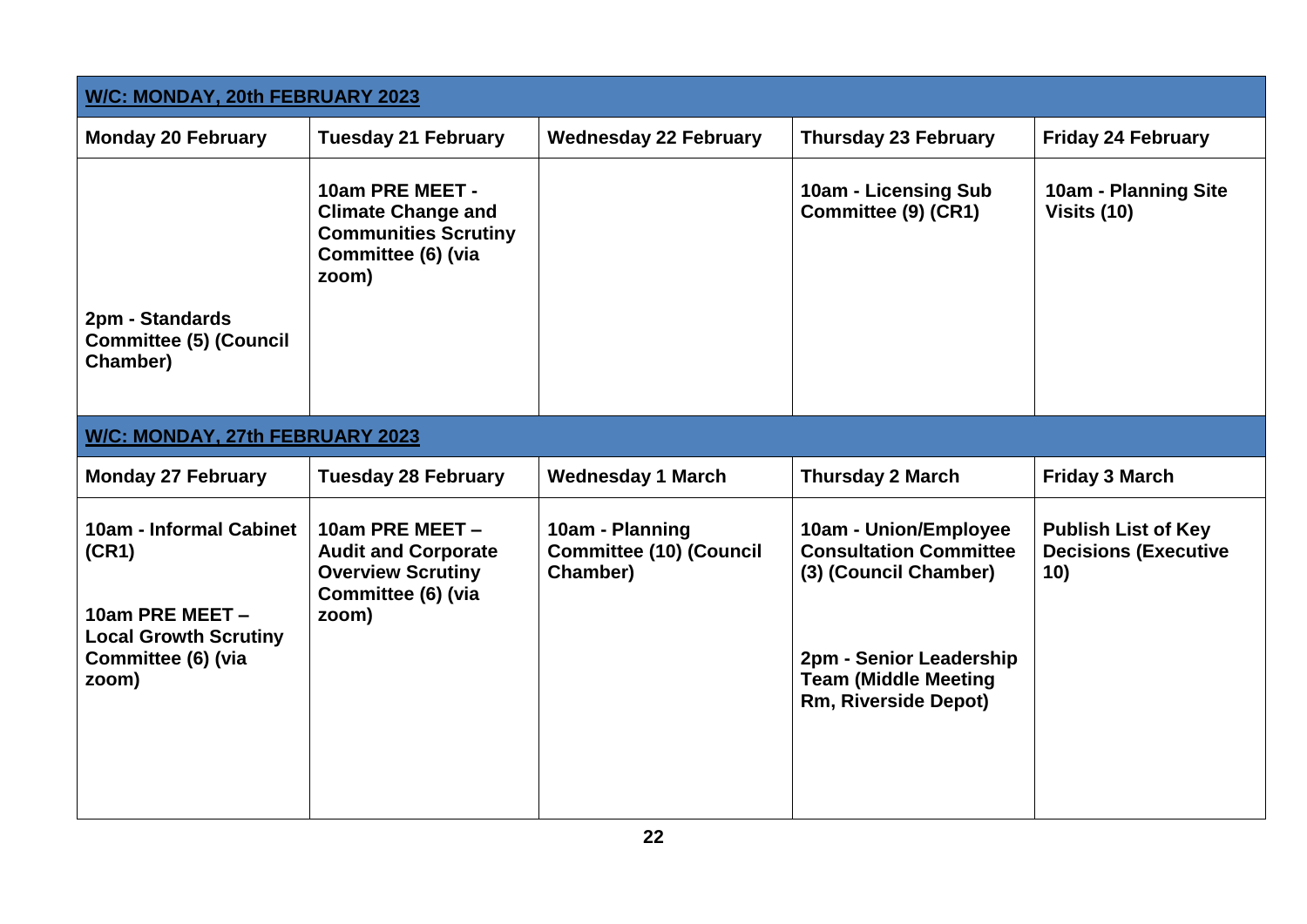| W/C: MONDAY, 6th MARCH 2023                                                                                                             |                                                                                                |                                                                       |                                                                                                                                              |                        |
|-----------------------------------------------------------------------------------------------------------------------------------------|------------------------------------------------------------------------------------------------|-----------------------------------------------------------------------|----------------------------------------------------------------------------------------------------------------------------------------------|------------------------|
| <b>Monday 6 March</b>                                                                                                                   | <b>Tuesday 7 March</b>                                                                         | <b>Wednesday 8 March</b>                                              | <b>Thursday 9 March</b>                                                                                                                      | <b>Friday 10 March</b> |
| 10AM - EXECUTIVE (9)<br>(Council Chamber)<br>10am PRE MEET -<br><b>Customer Services</b><br><b>Scrutiny Committee (6)</b><br>(via zoom) | 10am - Climate Change<br>and Communities<br><b>Scrutiny Committee (6)</b><br>(Council Chamber) | 10AM - COUNCIL (6)<br><b>COUNCIL TAX SETTING</b><br>(Council Chamber) |                                                                                                                                              |                        |
| W/C: MONDAY, 13th MARCH 2023                                                                                                            |                                                                                                |                                                                       |                                                                                                                                              |                        |
| <b>Monday 13 March</b>                                                                                                                  | <b>Tuesday 14 March</b>                                                                        | <b>Wednesday 15 March</b>                                             | <b>Thursday 16 March</b>                                                                                                                     | Friday 17 March        |
| 10am - Local Growth<br><b>Scrutiny Committee (6)</b><br>(Council Chamber)                                                               | 10am - Labour Group<br>(Council Chamber)                                                       | 2pm PRE MEET -<br><b>Executive (10)</b>                               | 10am - Audit and<br><b>Corporate Overview</b><br><b>Scrutiny Committee (6)</b><br>(Council Chamber)<br>2pm - Senior Leadership<br>Team (CR1) |                        |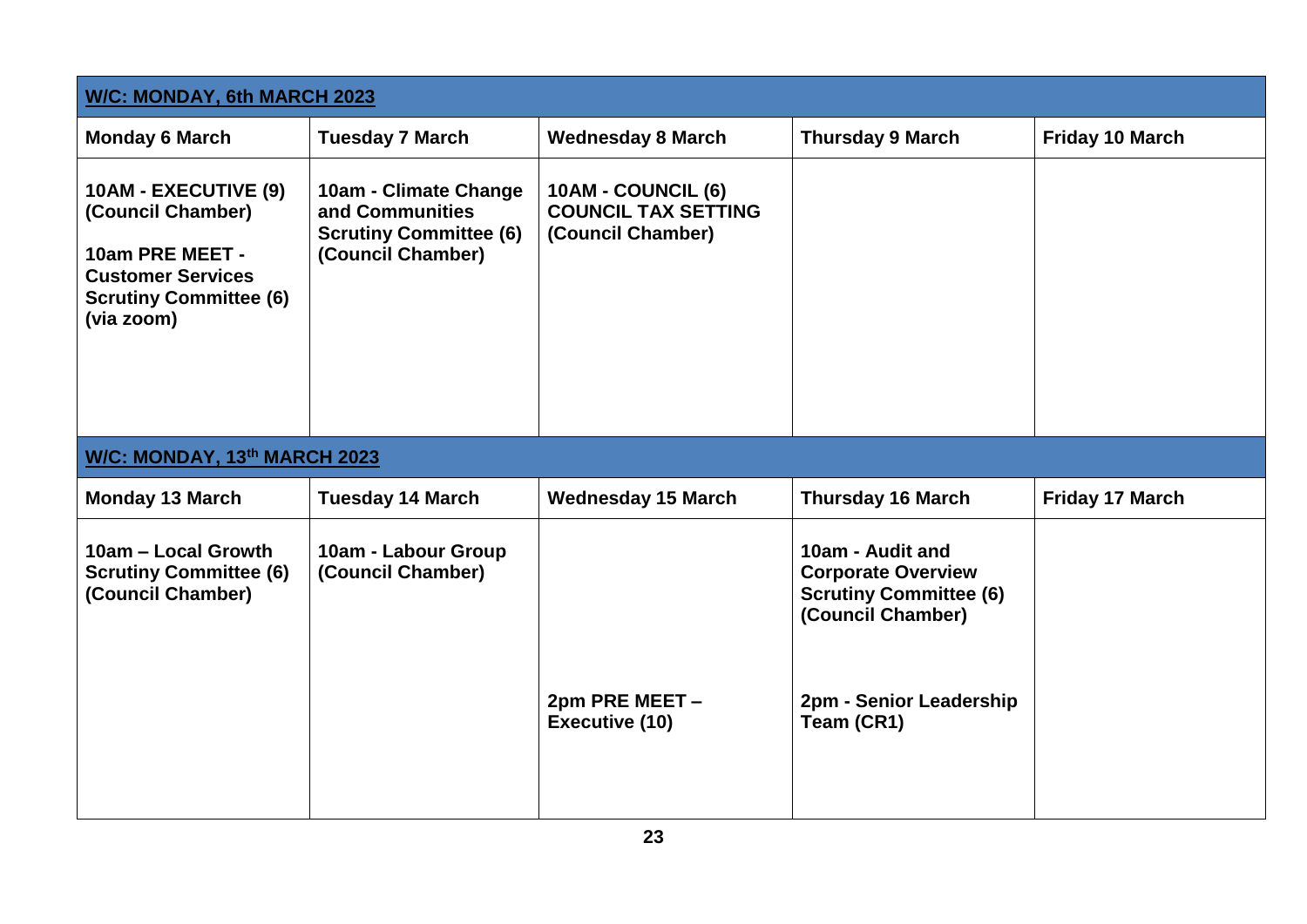| W/C: MONDAY, 20th MARCH 2023                                                             |                                                  |                                                               |                                                                                |                                     |
|------------------------------------------------------------------------------------------|--------------------------------------------------|---------------------------------------------------------------|--------------------------------------------------------------------------------|-------------------------------------|
| <b>Monday 20 March</b>                                                                   | <b>Tuesday 21 March</b>                          | <b>Wednesday 22 March</b>                                     | <b>Thursday 23 March</b>                                                       | Friday 24 March                     |
| 10am - Customer<br><b>Services Scrutiny</b><br><b>Committee (6) (Council</b><br>Chamber) |                                                  |                                                               | 9.30am - Executive<br><b>Board (Council</b><br><b>Chamber) (Hybrid)</b>        | 10am - Planning Site<br>Visits (11) |
| 1pm - Joint<br><b>Crematorium</b><br><b>Committee at BDC</b><br>(Council Chamber)        | 2pm - ICT Strategy<br><b>Working Group (CR1)</b> |                                                               |                                                                                |                                     |
| W/C: MONDAY, 27th MARCH 2023                                                             |                                                  |                                                               |                                                                                |                                     |
| <b>Monday 27 March</b>                                                                   | <b>Tuesday 28 March</b>                          | <b>Wednesday 29 March</b>                                     | <b>Thursday 30 March</b>                                                       | <b>Friday 31 March</b>              |
| 10am - Informal Cabinet<br>(CR1)                                                         | 10am - Low Carbon<br><b>Thematic Group (CR1)</b> | 10am - Planning<br><b>Committee (11) (Council</b><br>Chamber) | 10am - Licensing Sub<br>Committee (10) (CR1)                                   |                                     |
|                                                                                          |                                                  | 2pm - Joint Board at CBC                                      | 2pm - Senior Leadership<br><b>Team (Middle Meeting</b><br>Rm, Riverside Depot) |                                     |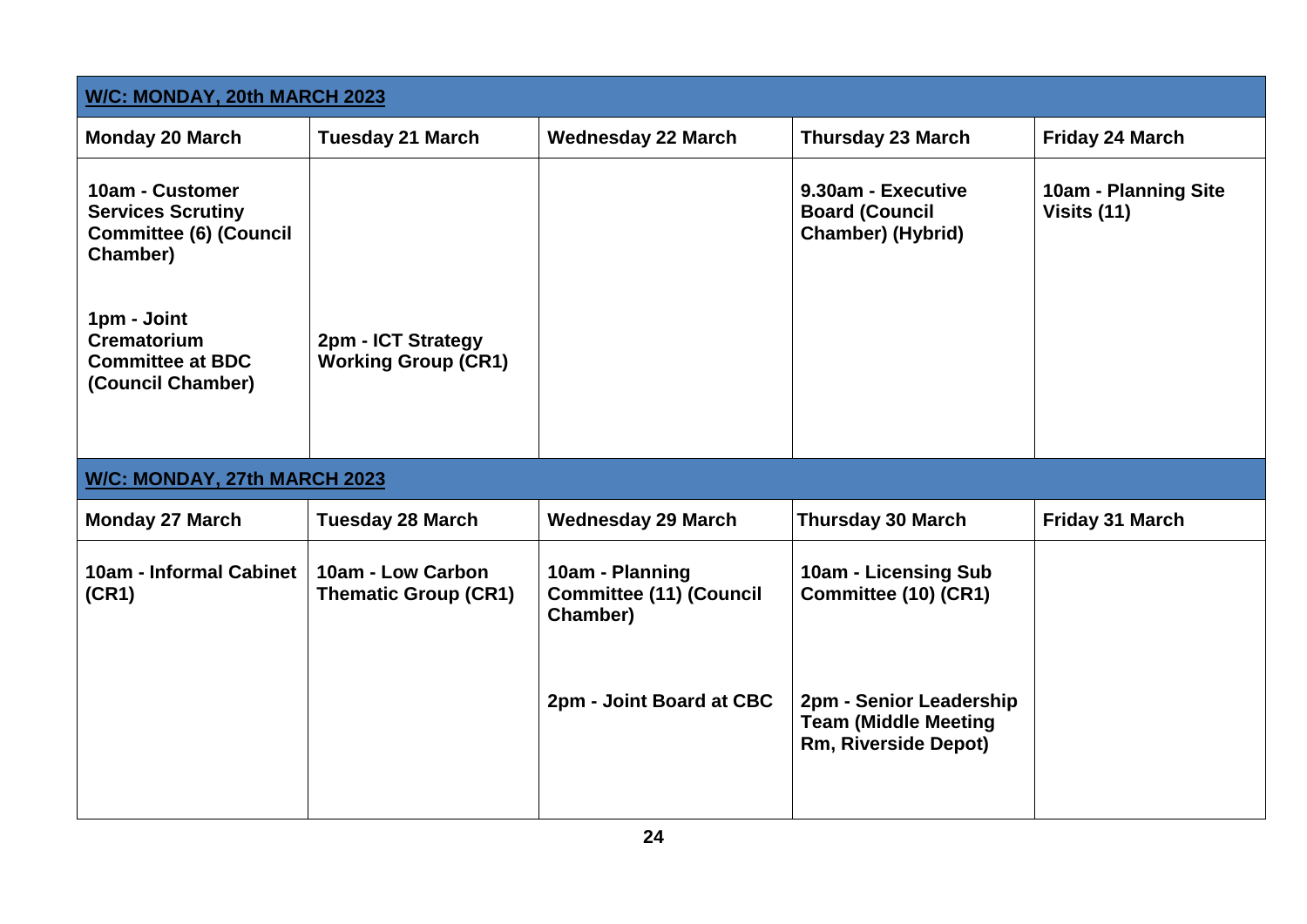| <b>W/C: MONDAY, 3rd APRIL 2023</b>          |                         |                           |                                                                                                                                                    |                                           |  |
|---------------------------------------------|-------------------------|---------------------------|----------------------------------------------------------------------------------------------------------------------------------------------------|-------------------------------------------|--|
| <b>Monday 3 April</b>                       | <b>Tuesday 4 April</b>  | <b>Wednesday 5 April</b>  | <b>Thursday 6 April</b>                                                                                                                            | <b>Friday 7 April</b>                     |  |
| 10AM - EXECUTIVE (10)<br>(Council Chamber)  |                         |                           | 10am - Member<br><b>Development Working</b><br><b>Group (Council</b><br>Chamber)<br>1.30pm - Parish Council<br><b>Liaison (Council</b><br>Chamber) | <b>GOOD FRIDAY</b><br><b>BANK HOLIDAY</b> |  |
| W/C: MONDAY, 10th APRIL 2023                |                         |                           |                                                                                                                                                    |                                           |  |
| <b>Monday 10 April</b>                      | <b>Tuesday 11 April</b> | <b>Wednesday 12 April</b> | <b>Thursday 13 April</b>                                                                                                                           | Friday 14 April                           |  |
| <b>EASTER MONDAY</b><br><b>BANK HOLIDAY</b> |                         |                           | 2pm - Senior Leadership<br>Team (CR1)                                                                                                              |                                           |  |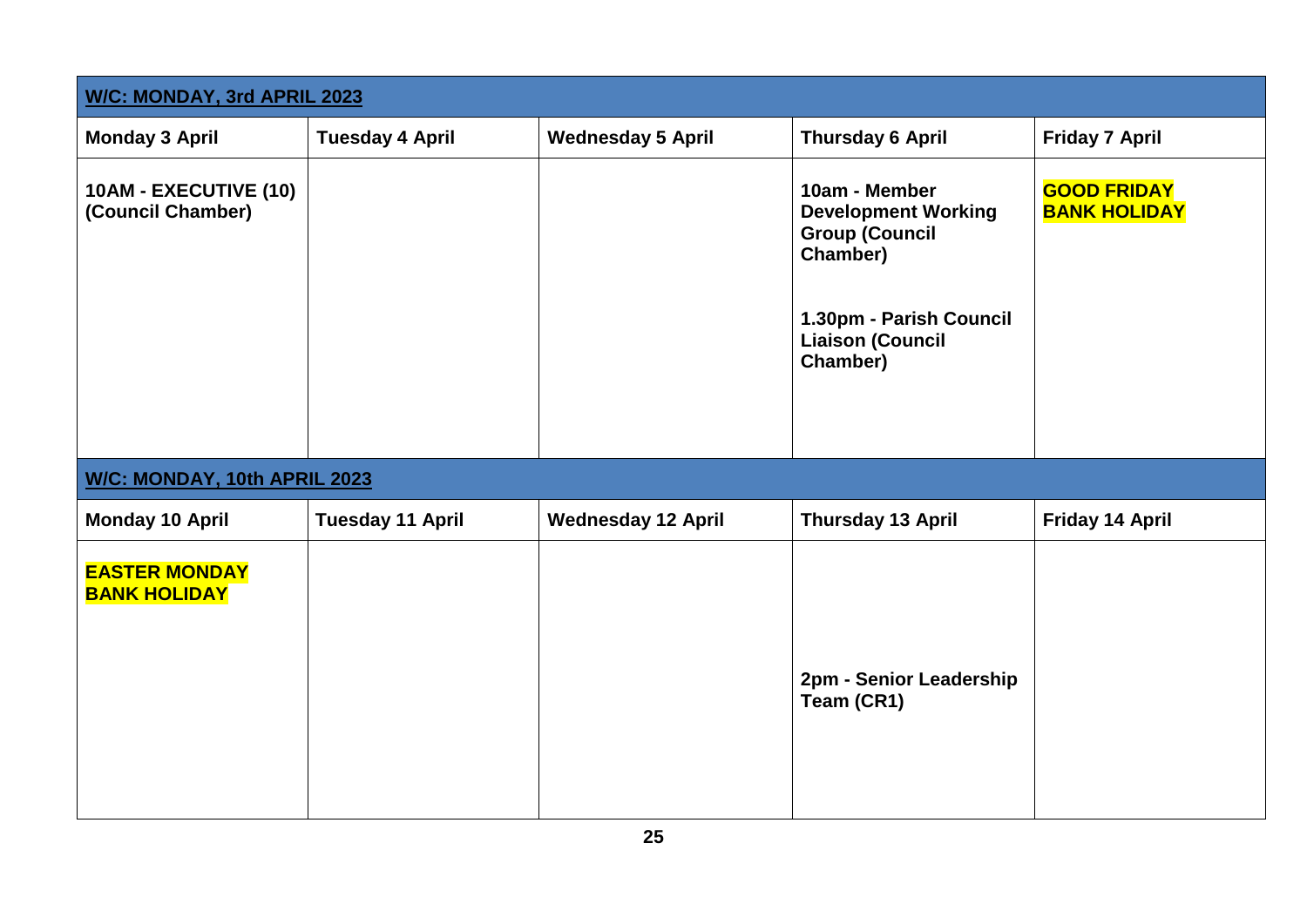| W/C: MONDAY, 17th APRIL 2023                                 |                                                        |                                                                                       |                                                                                                                                       |                                                                                                                               |  |
|--------------------------------------------------------------|--------------------------------------------------------|---------------------------------------------------------------------------------------|---------------------------------------------------------------------------------------------------------------------------------------|-------------------------------------------------------------------------------------------------------------------------------|--|
| <b>Monday 17 April</b>                                       | <b>Tuesday 18 April</b>                                | <b>Wednesday 19 April</b>                                                             | <b>Thursday 20 April</b>                                                                                                              | Friday 21 April                                                                                                               |  |
|                                                              | 10am – Labour Group<br><b>AGM (Council</b><br>Chamber) | 10am - Local Plan<br><b>Implementation Advisory</b><br>Group (4) (Council<br>Chamber) | 10am - Safety Committee<br>(4) (Council Chamber)<br>(CR1)                                                                             | 10am - Planning Site<br>Visits (12)<br><b>Publish List of Key</b><br><b>Decisions (Executive</b><br>11)                       |  |
| W/C: MONDAY, 24th APRIL 2023                                 |                                                        |                                                                                       |                                                                                                                                       |                                                                                                                               |  |
| <b>Monday 24 April</b>                                       | <b>Tuesday 25 April</b>                                | <b>Wednesday 26 April</b>                                                             | <b>Thursday 27 April</b>                                                                                                              | Friday 28 April                                                                                                               |  |
| 2pm - Standards<br><b>Committee (6) (Council</b><br>Chamber) | 10am - Risk<br><b>Management Group</b><br>(CR1)        | 10am - Planning<br><b>Committee (12) (Council</b><br>Chamber)                         | 10am - Licensing Sub<br>Committee (11) (CR1)<br>2pm - Senior Leadership<br><b>Team (Middle Meeting</b><br><b>Rm, Riverside Depot)</b> | <b>NB: THE COUNCIL</b><br><b>CHAMBER WILL NOT</b><br><b>BE AVAILABLE UNTIL</b><br>5TH MAY 2023 DUE TO<br><b>THE ELECTIONS</b> |  |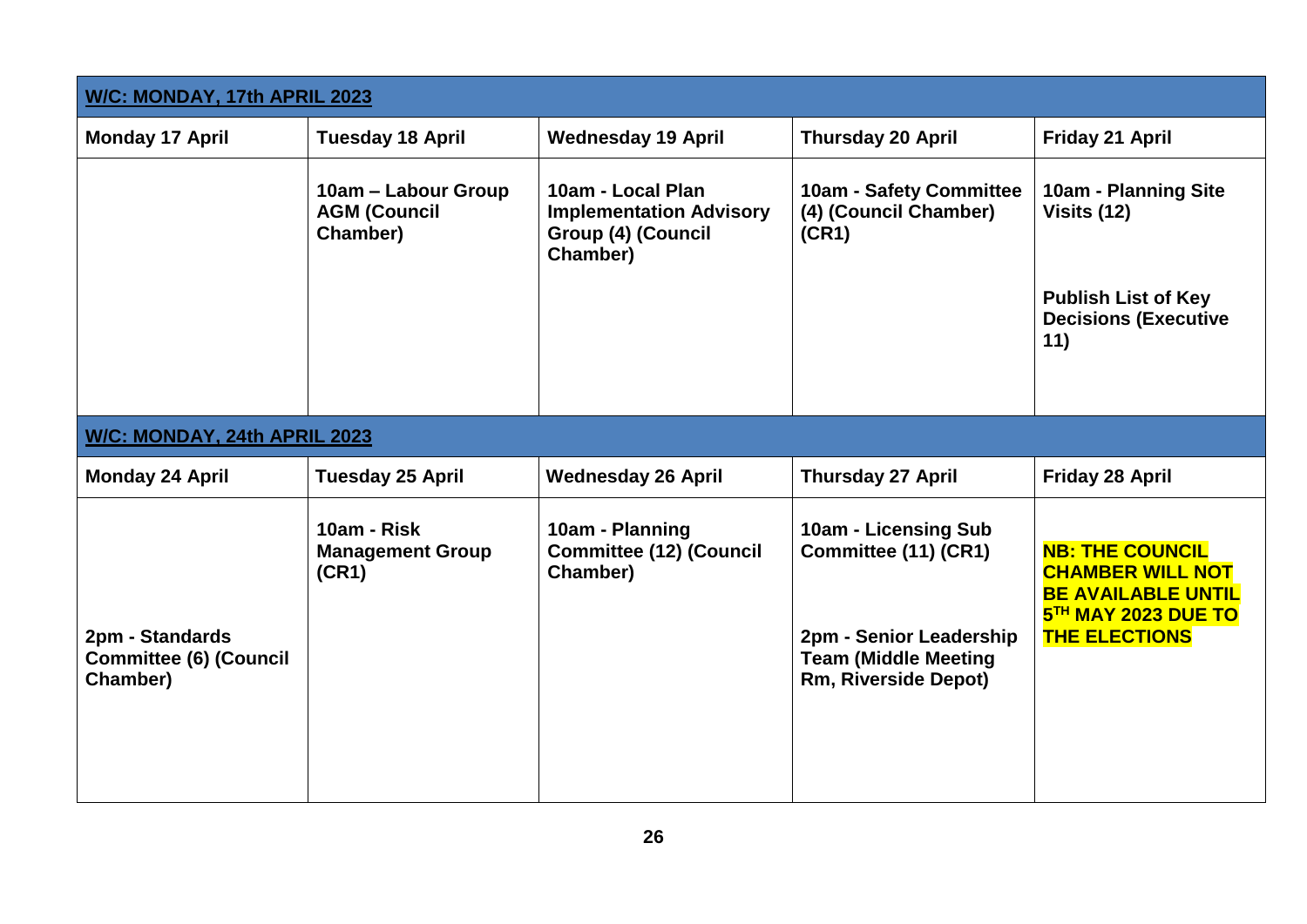| <b>W/C: MONDAY, 1st MAY 2023</b> |                                                                                                                               |                                                                                                                                                                                                                                                       |                                                                                                                                      |                          |  |
|----------------------------------|-------------------------------------------------------------------------------------------------------------------------------|-------------------------------------------------------------------------------------------------------------------------------------------------------------------------------------------------------------------------------------------------------|--------------------------------------------------------------------------------------------------------------------------------------|--------------------------|--|
| <b>Monday 1 May</b>              | <b>Tuesday 2 May</b>                                                                                                          | <b>Wednesday 3 May</b>                                                                                                                                                                                                                                | <b>Thursday 4 May</b>                                                                                                                | <b>Friday 5 May</b>      |  |
| <b>BANK HOLIDAY</b>              | <b>ELECTION WORK</b>                                                                                                          | <b>ELECTION WORK</b>                                                                                                                                                                                                                                  | <b>ELECTION DAY</b>                                                                                                                  | <b>ELECTION CLEAR UP</b> |  |
|                                  | <b>NB: THE COUNCIL</b><br><b>CHAMBER WILL NOT</b><br><b>BE AVAILABLE UNTIL</b><br>5TH MAY 2023 DUE TO<br><b>THE ELECTIONS</b> | 2pm PRE MEET -<br><b>Executive (11) and Annual</b><br><b>Council / Ordinary CI</b><br>(Leader's Meeting Room)<br><b>NB: THE COUNCIL</b><br><b>CHAMBER WILL NOT BE</b><br><b>AVAILABLE UNTIL 5TH</b><br><b>MAY 2023 DUE TO THE</b><br><b>ELECTIONS</b> | <b>NB: THE COUNCIL</b><br><b>CHAMBER WILL NOT BE</b><br><b>AVAILABLE UNTIL 5TH</b><br><b>MAY 2023 DUE TO THE</b><br><b>ELECTIONS</b> |                          |  |
| W/C: MONDAY, 8th MAY 2023        |                                                                                                                               |                                                                                                                                                                                                                                                       |                                                                                                                                      |                          |  |
| <b>Monday 8 May</b>              | <b>Tuesday 9 May</b>                                                                                                          | <b>Wednesday 10 May</b>                                                                                                                                                                                                                               | <b>Thursday 11 May</b>                                                                                                               | Friday 12 May            |  |
|                                  | 10am - Labour Group<br>(Council Chamber)                                                                                      |                                                                                                                                                                                                                                                       | 10am - Employment and<br><b>Personnel Committee (6)</b><br>(CR1)                                                                     |                          |  |
|                                  |                                                                                                                               |                                                                                                                                                                                                                                                       | 2pm - Senior Leadership<br>Team (CR1)                                                                                                |                          |  |